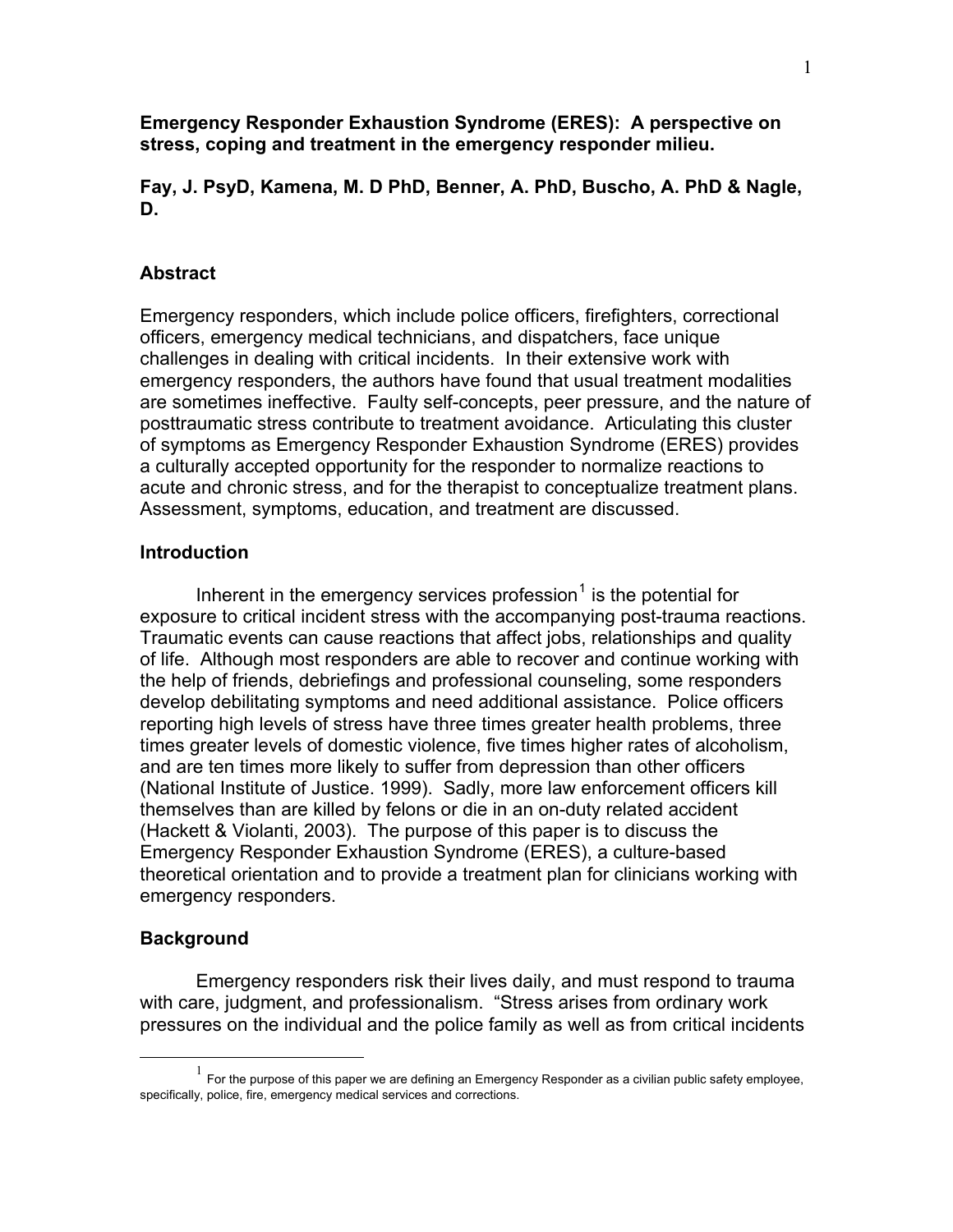that cause the officer to confront his or her own mortality" (Scrivner & Kurke, 1995, p. 15). Over time, this continual exposure to stress may affect their health, work, family and spirit. This paper will provide information on the nature of critical incident stress as it relates to emergency responders, describe and explain the ERES and discuss treatment utilizing the ERES concept. The authors' experience with this population comes from a combined 100 years of emergency responder experience, working as sworn officers with various law enforcement agencies and as psychologists specializing in treatment of emergency responders. Data has been obtained by the authors' work as clinicians and peers at the West Coast Posttrauma Retreat (WCPR) (www.WCPR2001.org), a six-day residential treatment program for emergency responders suffering from critical incident stress, sponsored by the First Responder Support Network, Inc.

At the time of this article, staff at WCPR had treated 99 first responders. Over 60% were law enforcement, 21% were either fire or EMS, and the remainder of the attendees were comprised of corrections, military, probation and other services. At the time of their attendance, 52% of the clients were still working but experiencing emotional, psychological and vocational difficulties. The majority of attendees were diagnosed with posttraumatic stress disorder and all attendees were experiencing significant symptomology. Thirty four percent were not working and were pending the result of their disability claims and 13% had already retired. Approximately one year later, 92% of the attendees who were working at the time of their attendance at the program were still working. Six percent of the attendees who were not working were able to return to work and the remainder retired or their disability claims were still pending.

Emergency responder work is stressful and unpredictable. Emergency responders must have the emotional resources to perform multiple tasks without losing control in the face of physical threats. The complexity of their work requires them to "exercise considerable skill, make delicate decisions with fateful consequences, and solve a wide range of interpersonal problems, with no hardand-fast criteria about the correctness or incorrectness of solutions. [They] must therefore live with doubts and uncertainty about some of what they have done, which can make them question their own adequacy or competence and undermine their self-esteem" (Toch, 2002, pp. 55-56). They need to exhibit leadership, control and assertiveness; think clearly under pressure; and, adhere to norms of the police sub-culture (Anderson, Swenson, & Clay, 1995). Simultaneously, they must deal with distorted or offensive press reports that detract from their public image; communicate well with the public; and, exhibit restraint and empathy (Brown & Campbell, 1994). "Officers are being called on to make complex, high-risk judgments on the spur of the moment in response to a fluid situation" (Anderson et al., 1995, p. 117). They must be able to complete their tasks despite provocation, ambiguity, and the ever-present threat of psychological or physical injury (Shusman, Inwald, & Knatz, 1987; Silva, 1990).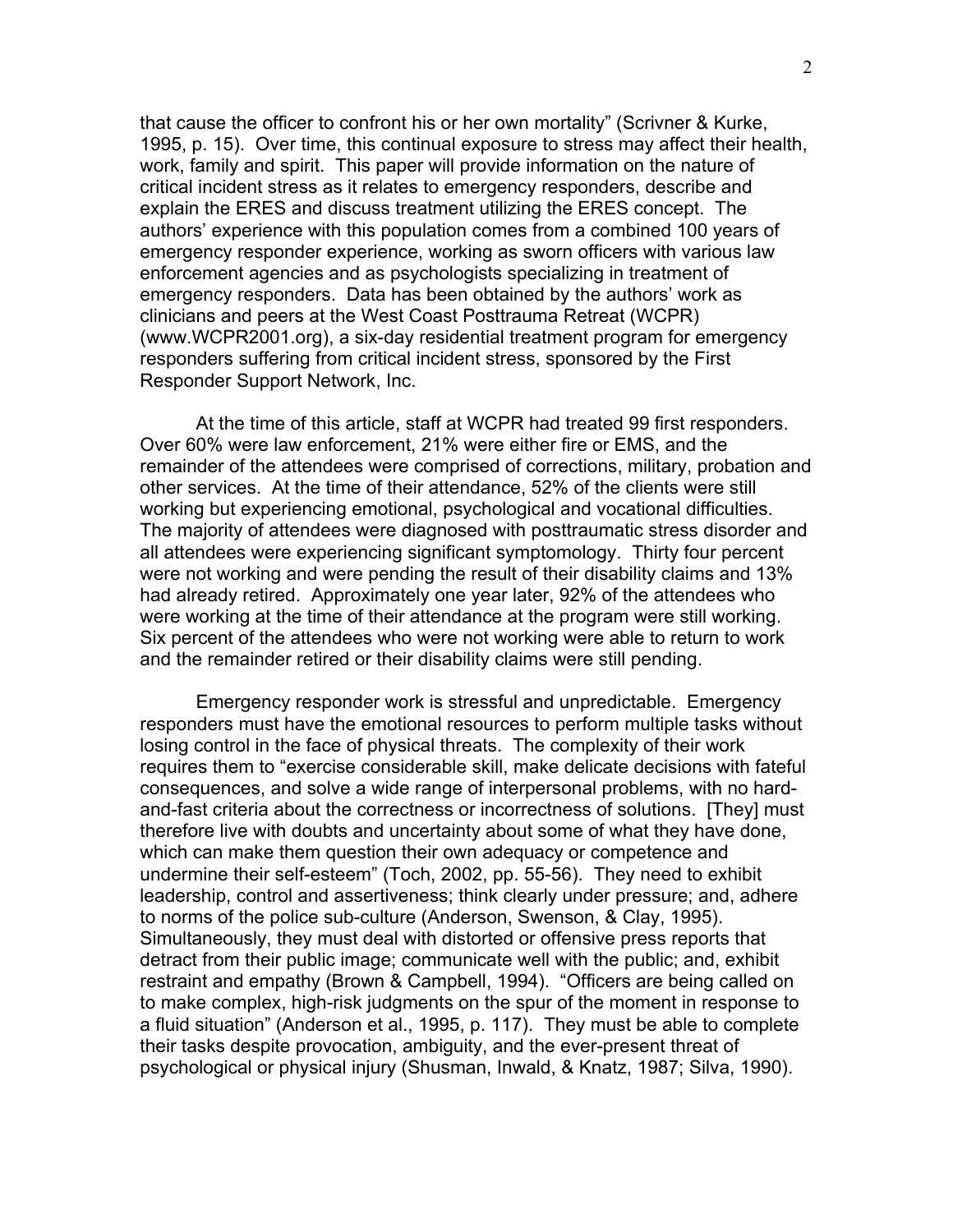Common sequelae of police stress include emotional detachment, agitation, alcohol/substance abuse, heart attacks, ulcers, suicide, cynicism, suspiciousness, decreased efficiency, absenteeism, early retirement, marital problems and symptoms associated with posttraumatic stress disorder (PTSD) (Toch, 2002; Bohl, 1995). Personal and environmental factors combine with traumatic events to create stress reactions such as PTSD. Risk factors include isolation, anhedonia, lack of opportunities for expression of feelings, and failure to develop interests outside of the workplace. Symptoms immediately following a critical incident may include shock, nightmares, irritability, difficulty concentrating, emotional instability, and somatic complaints. Recovery may take weeks to months (Carlier, 1999). In addition to PTSD, possible diagnoses include acute stress reaction and chronic stress reaction (American Psychiatric Association, 2000). Acute stress reaction involves symptoms of panic, freezing, disorientation, and agitation, whereas chronic stress reaction typically involves exhaustion, lack of humor, lack of direction, paranoia and isolation (U. S. Department of Defense, 2005). Several criteria from clusters including avoidance, arousal, and reexperiencing must be met to qualify for a diagnosis of PTSD (American Psychiatric Association, 2000).

 Emergency responders respond to and immerse themselves daily into the chaos and confusion of other people's lives and by doing so put themselves at risk of becoming victims of traumatic incidents. One needs only to stand back and watch officers responding to a call of a "man with a gun" or fire fighters responding to and entering a structure fire to appreciate their coping abilities. Responders comfort trauma victims and operate in the wake of negative events. Responders need not directly experience the exposure to trauma to be affected. Rather, constant vicarious or secondary exposure (i.e., behaviors and emotions resulting from knowledge about a traumatizing event that was experienced by another person and the desire to help that person) can also create stress (Comille & Meyers, 1999; McCunn & Pearlman, 1990; Harris, 1995) or compassion fatigue (i.e., cumulative stress resulting from heightened caring about victims of criminal acts) (Figley, 1999). For example, in a study of child protective service workers, Comille and Meyers (1999) found that up to 37% experienced significant levels of vicarious emotional distress.

In the emergency services occupations, stressful or traumatic events are often referred to as critical incidents. Traumatic stress symptoms will be experienced by over 86% of officers involved in a critical incident (White & Honig, 1995). Because of the varying effects an incident has on different responders, it is important to keep the definition of a critical incident flexible (Federal Bureau of Investigation, 1996). A critical incident is any situation faced by a responder that causes unusually strong emotional or physical reactions. These reactions may have the potential to interfere with the responder's ability to function either at the scene or later in life (Mitchell (1983), as cited in Clark & Friedman, 1992).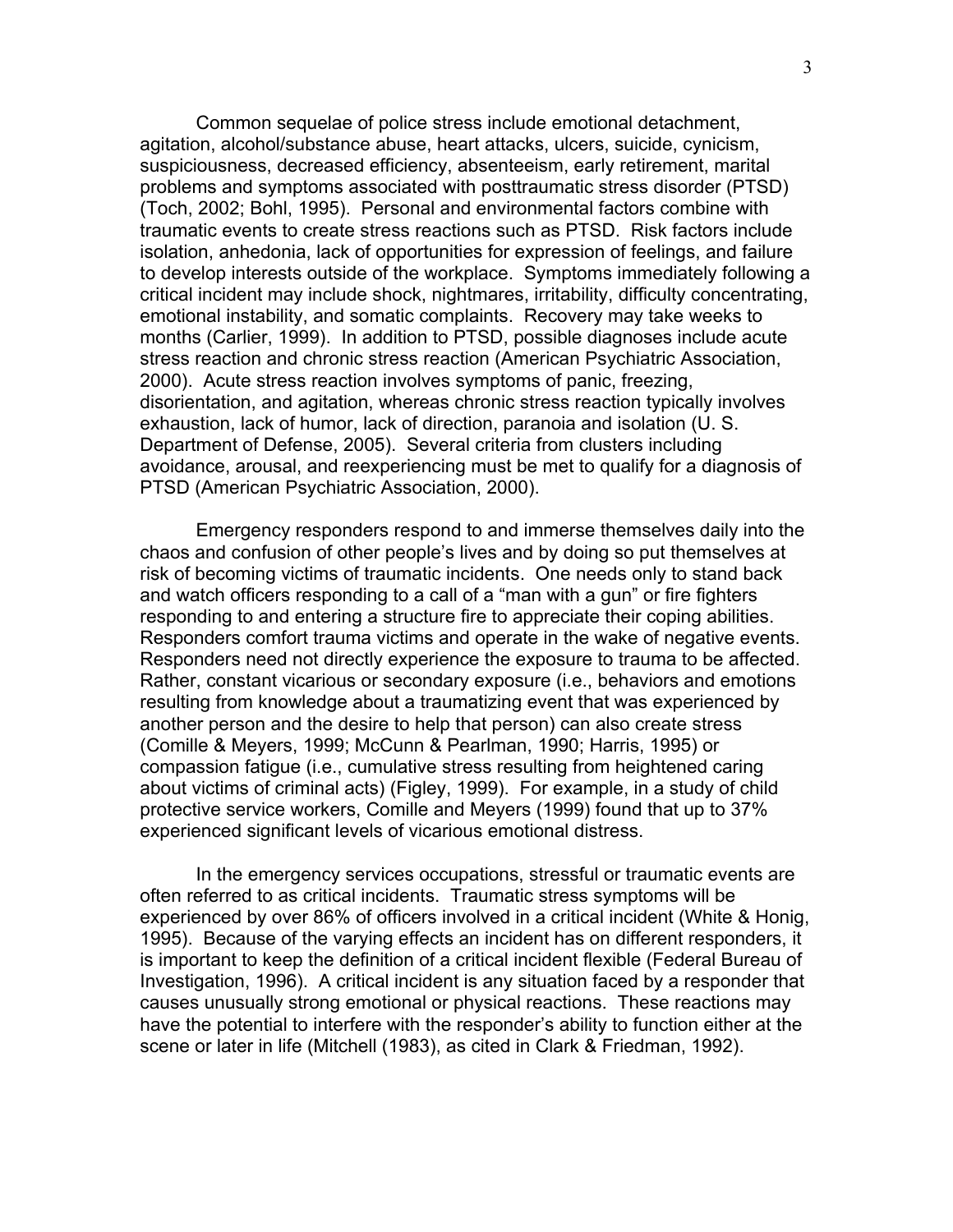Kirschman (1997) believes that 85% of emergency responders experience symptoms of critical incident stress which may include impaired job performance, difficulty concentrating, short-term memory loss, tardiness, loss of interest in work and/or pleasurable activities, loss of motivation, absenteeism, and physical health problems (see also Brown & Campbell, 1994). However, as a result of emergency responders' training, beliefs, experience and culture, they may believe the opposite to be true that a minority experience such symptoms. It is important to point out and explain to responders the differences between normal job-related stress and critical incident stress because responders may experience inappropriate guilt if they are unable to handle what they believe is typical job stress (Davis, 2002).

Mitchell and Bray (1990) initially developed a list of critical incidents that affect the emergency responder. This list was later modified and expanded as follows $^2$ :

- 1. Line of duty death
- 2. Serious injury in the line of duty
- 3. Suicide of a working partner
- 4. Injury to or death of a child
- 5. Prolonged exposure to a victim who dies
- 6. Multiple injury / fatality accident
- 7. Victim is known to the responder
- 8. Any incident where one's personal safety is in peril, including deep undercover work
- 9. Exposure to infectious diseases
- 10. Unusual media attention
- 11. Administrative and/or co-worker betrayal

### **Self Concept and Culture**

An individual's self-concept, which is developed through childhood and is informed by subsequent adult experiences, is comprised of the beliefs people have about themselves and their world. A self-concept template is developed through cultural consensus and allows individuals to interpret their environment and establish expectations about the future (Eidelson & Eidelson, 2003). When people are involved in critical incidents, three basic assumptions or beliefs about the self and the world are challenged. They are the belief in personal invulnerability, a belief that one is a good person, and the belief in a meaningful and orderly world (Janoff-Bullman, 1985). When a person faces a loss, as in the loss of the feeling of invulnerability, there must be some adjustment in order to continue functioning effectively. The interval between the recognition of the loss and the adjustment can be problematic.

 Critical incidents may give rise to psychological crises which violate or contradict the beliefs people have about the world and their place in the world.

 2 Hayden Duggan, Ph.D., personal communication (2003).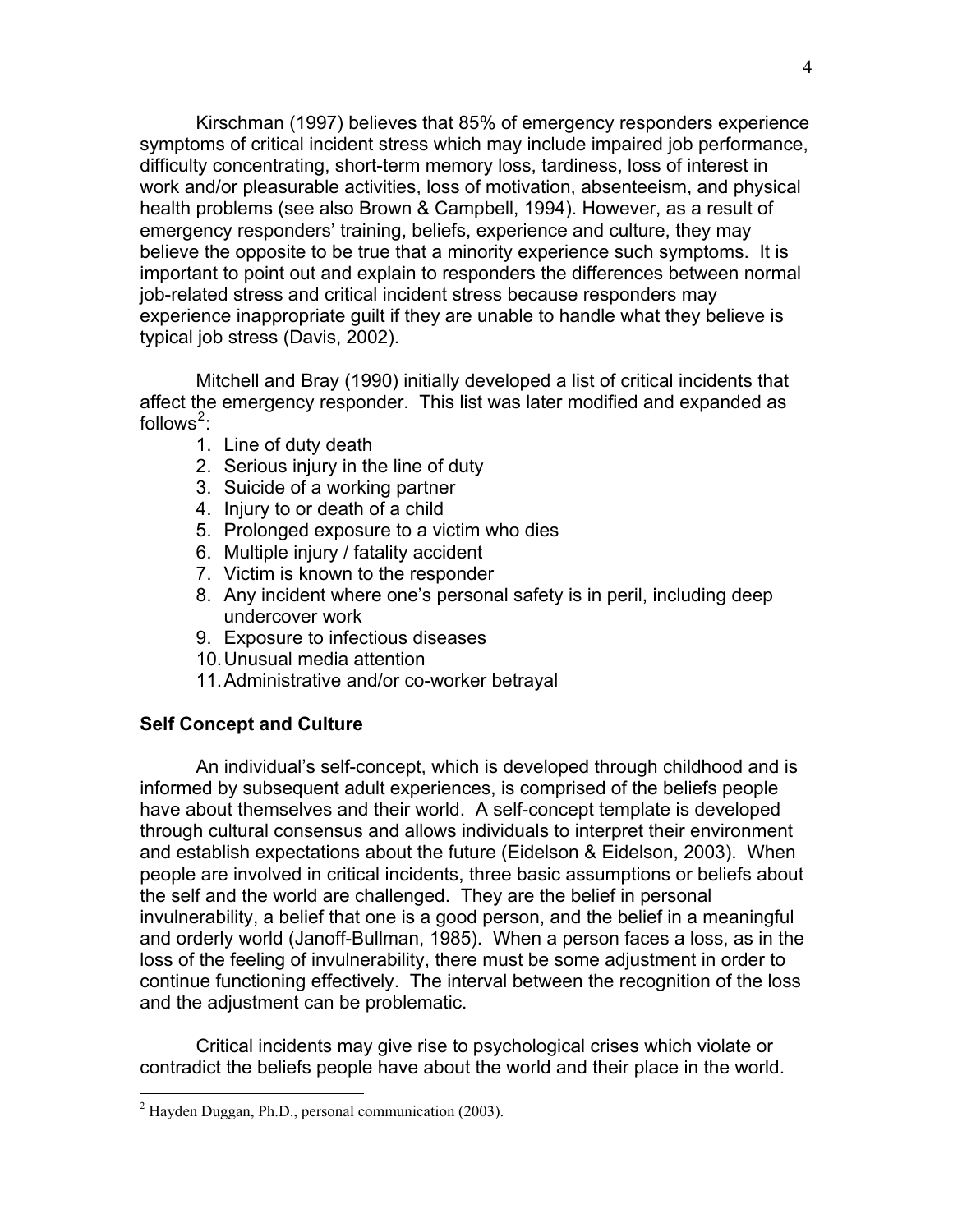For example, police officers may develop a distorted view of the world (i.e., loss of a belief in a just world) because of their exposure to crime and violence (Brown & Campbell, 1994). Exposure to critical incidents may challenge the evaluation of one's competency, contribute to self-doubt (Everly, 1995) or shatter the responder's assumptions regarding the world as a safe place. During a critical incident responders' expectations about their ability to handle stressful situations are called into question (Mitchell, 1990; Ryan & Brewster, 1994).

An emergency responder's self-concept is informed by cultural beliefs and enables the emergency responder to perform on the job. In this paper, "culture" refers to the underlying beliefs, values, practices, norms or the expectations of the emergency responder subculture (Anderson et al., 1995). Responders are action-oriented problem-solvers who can be depended upon by peers to control themselves and the environment. Responders value honesty, morality, bravery, compassion, clarity and effectiveness under stress. They expect positive outcomes regardless of the circumstances. Retired NYPD Sgt. Daniel Rudoffosi Ph.D. (personal communication, 2003) refers to this process as "Adaptive Dissociation." The responder self-concept is both necessary and unrealistic and can prove to be a psychological trap. For example, police officers responding to a call of a robbery in progress or firefighters entering a burning structure have to assume that they will be successful. When success is not achieved, the responders may blame themselves. Some of the beliefs held in this subculture are influenced by socially constructed expectations of the public. For example, the public would question a firefighter or paramedic who cries at the scene of a traffic accident.

To treat responders effectively, one must understand the cultural factors at work in the emergency services. Generally speaking, the emergency service worker has a strong need for the acceptance, respect and approval of peers (Benner, 2000; Finn & Tomz, 1998). Police peers reinforce psychological toughness, the failure to show emotions, independence, self-reliance, aggression, and quick reactions to danger; on the other hand, qualities such as warmth, compassion, and sensitive child rearing are shunned. Expressions of fear might be viewed as weakness. These characteristics that are reinforced on the job can result in negative consequences if taken home (Wester & Lyubelsky, 2005). Even when physically alone, behavior and decisions are strongly influenced by the expectations of peers. The very reasons a responder may go into danger are "peer-driven." A belief that the responder failed to meet culturally derived expectations may cause him or her to second-guess job performance, despite all evidence to the contrary.

The emergency responder is taught to reject, deny and/or suppress "normal reactions" to abnormal events (Lowery & Stokes, 2005; Pulley, 2005; Toch, 2002; Wastel, 2002; Wester & Lyubelsky, 2005). The cultural belief is that the reactions are not appropriate for someone in the emergency professions (Kopel & Friedman, 1997). The distressed emergency responder may project a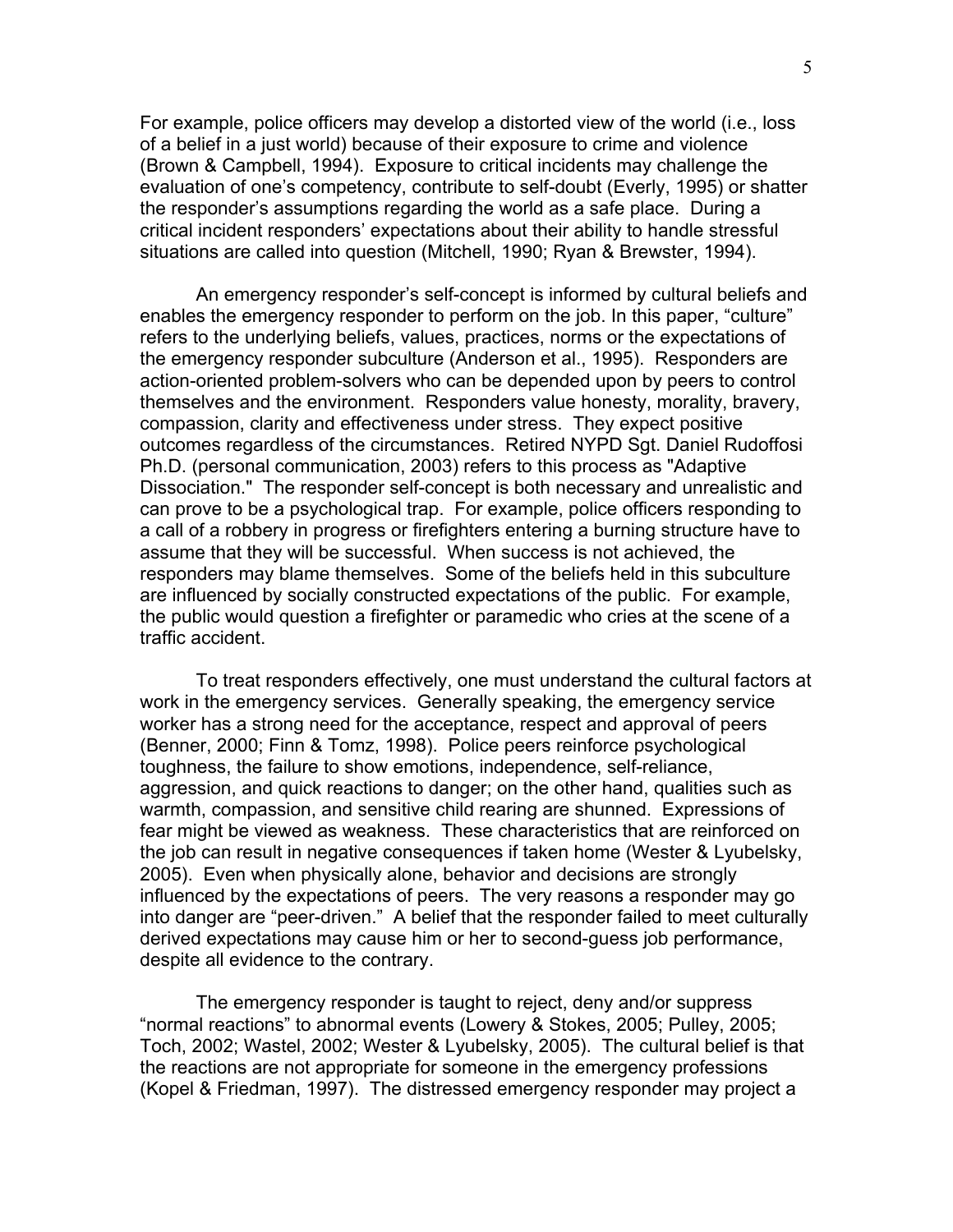facade of competence while harboring a feeling of insecurity and shame. Failure to acknowledge feelings such as sadness and anger may result in poor job performance (Anderson et al., 1995) or may simply allow the job at hand to be completed (Toch, 2002).

Traditional approaches dealing with traumatic incidents tend to either pathologize the responder or encourage the responder to ignore the event and their reactions (Regehr & Hill, 2002). However, such denial of emotions and appearance of the need to be *tough* (Stephens, Long, & Miller, 1997) leads to significantly related higher levels of psychological distress in police officers (Progrebin & Poole, 1991) and firefighters (McFarlane, 1988), and is likely unrelated to the responder's gender. The responder may look to peers to see if they are experiencing similar emotions and effects. When peers also hide their normal psychological and physical reactions, the responder feels shame and believes he or she is alone in this experience, leading to further isolation (Garrison, 1990).

Early life experience, such as childhood trauma, may influence a career choice in emergency services. Then, a responder's same personal history, in conjunction with a treatment-averse subculture, may reduce his or her willingness to access appropriate treatment when needed. "It is a paradox that those early life experiences that may lead a person to choose police work as a career might be the very elements that undermine it" (Kirschman, 1997, p. 89). Instead of getting the professional help that is needed, the responder may seek out a peer group that relies on stimulation (e.g., work harder, faster, better) and avoidance of emotional expression, which in turn further predisposes the responder to traumatic events and the consequences of problematic coping (e.g., alcohol, affairs, and social withdrawal). Further, responders who have been involved in critical incidents may not have access to their current or early traumatic memories, thus preventing the body's natural healing process from occurring.

### **Memory, Meaning and Narrative**

Research has demonstrated that traumatic memories may be stored in the brain differently from non-traumatic memories (van der Kolk, 1988, 1994; van der Kolk & van der Hart, 1991). Support for this phenomenon is found in neurological and trauma research. Trauma is believed to cause the autonomic nervous system and neurological functioning in the hippocampus and medial thalamus to malfunction. Though encoding of memories occurs, some believe that correct verbal encoding of long-term memories is inhibited (Everly, 1993a, 1993b; Terr, 1994; van der Kolk, 1988).

Not all memories are verbal. Body memories of trauma have been cited as examples of memories that have been repressed and stored on a somatosensory level (Erdelyi, 1990; Horowitz, 1994; Howe, Courage & Peterson, 1994; Terr, 1988, 1991; van der Kolk & van der Hart, 1991). Empirical evidence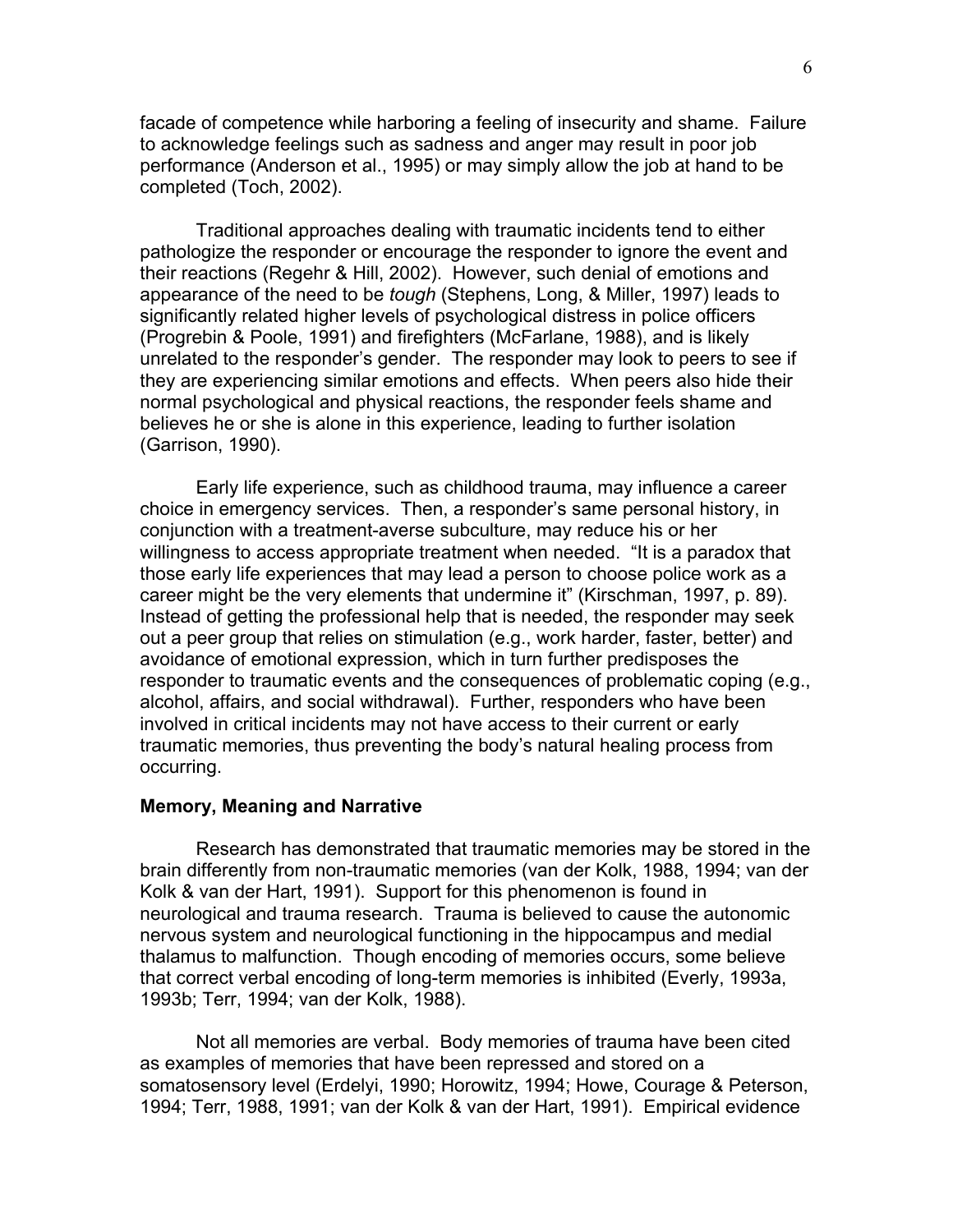supporting the phenomenon has been difficult to obtain; however, there are many theories that support the existence of body memories. It has been suggested that traumatic events may be encoded on a sensorimotor level without orientation to time and space (thus, they are not easily translated to language and are not easily retrieved), and that memories may be demonstrated by gestures (Horowitz, 1994; van der Kolk & van der Hart, 1991). In order for these traumatic body memories to be integrated with existing schemes, the images need to be repeatedly revisited to construct a linguistic narrative of the event (van der Kolk & van der Hart, 1991).

Foa, Steketee, and Olasov-Rothbaum(1989) (as cited in Litz & Weathers, 1994) developed a theory about how fear information is stored in the memory. They suggest that information about the event is stored in a "trauma network." This information consists of the responder's physical, emotional and psychological reactions to the event. Also stored in this network is the meaning a person ascribes to the event. An emergency responder, who originally felt competent in his or her performance, may now believe, "I am helpless, I have no control over what happens to me, I am vulnerable" (Litz & Weathers, 1994, p. 24). The trauma is compounded through repeated similar events that continue to chip away at the emergency responder's belief of being a competent human being.

The meaning a responder attributes to an event is shaped by the responder's history and commonly held ideas about the correct way to respond. For example, McFarlane's (1989) study of firefighters in Australia found that those with premorbid psychological problems were at greater risk for problems following exposure to trauma. Beliefs about responding *correctly* are constructed within the dominant societal and responder cultures. It is the meaning ascribed to an event that determines the responder's behaviors and reactions after the event (White & Epston, 1990; Everly, 1994).

Wedded to responders' incident memories is a self-imposed report card in which they evaluate themselves and often impose low performance grades, regardless of objective reality. If responders are unable to focus on positive outcomes, global negative self-appraisals may develop; these must be challenged through the creation of alternative narratives before the negative stories become the dominant narratives (Brown, 2003; Bohanek, Fivush, & Walker, 2005).

Narrative theory postulates that responders develop a story about themselves and their reactions to critical incidents. Responders may see themselves as heroes or cowards, depending on the meaning they attribute to their experiences. They construct narratives to make sense of all experiences, including those that do not make sense (Freedman & Combs, 1996). They may overlook aspects of the critical incident that do not conform to their dominant problematic story.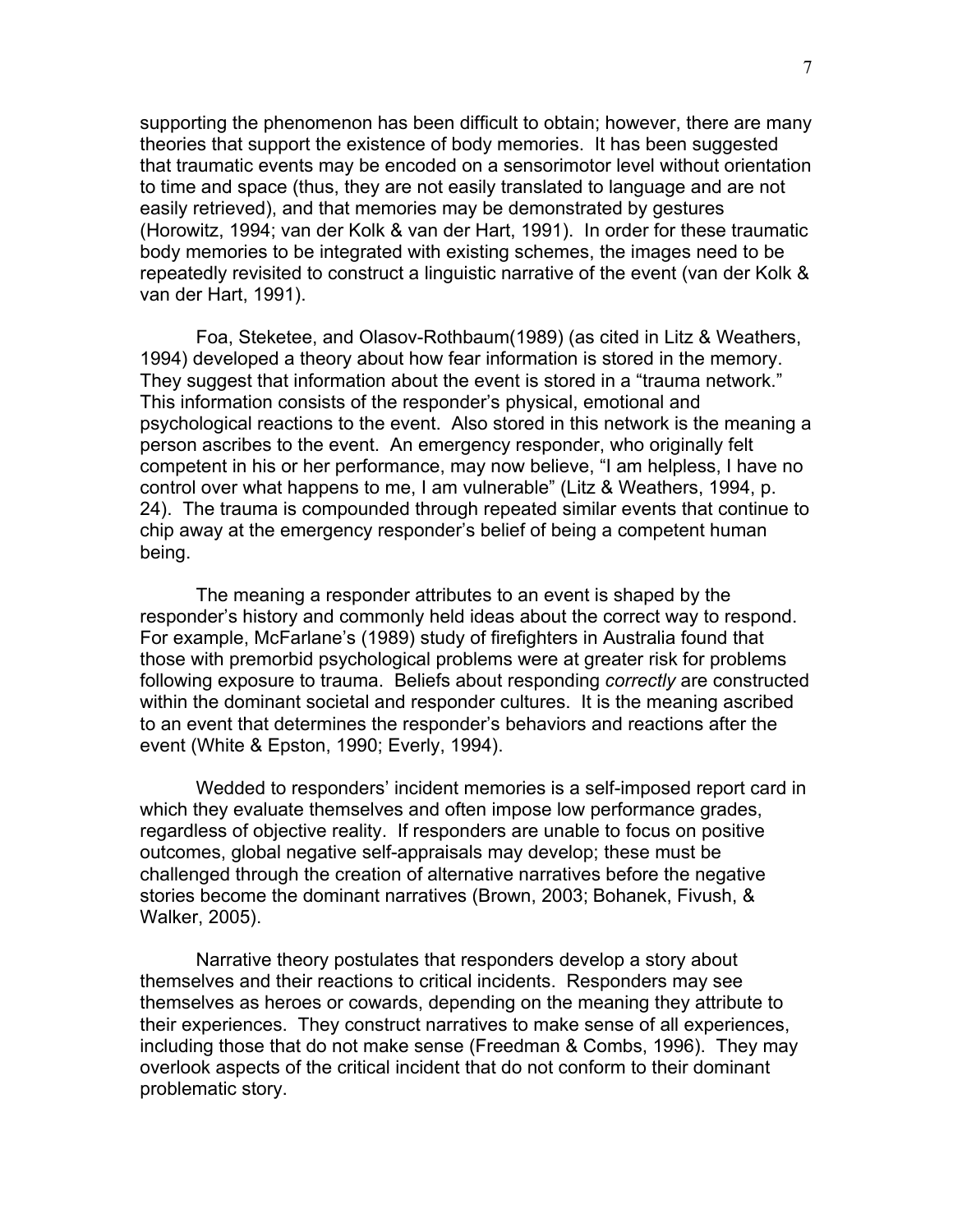Narrative approaches allow the externalization of symptoms (White & Epston, 1990). The ERES approach encourages the responder to decide that a symptom *belonged* to an incident and not to the responder. It engages the responder's natural and trained tendencies to take a stand against problems. The narrative restorying provides an opportunity for the responder to make new meaning and develop a sense of control over problematic symptoms (Amir, Stafford, Freshman, & Foa, 1998). The narrative externalization process helps identify the ways in which the symptoms are affecting the responder's life and what he or she might do to counter those effects. Sample questions and further explanation are included in the treatment section below.

#### **Emergency Responder Exhaustion Syndrome (ERES)**

Emergency responders who attend the West Coast Posttrauma Retreat (WCPR) consistently present with clinical symptoms that include depression, posttraumatic stress disorder, anxiety, sleep disorders and substance abuse disorders. ERES may include physical, emotional, spiritual, mental or relational symptoms of any or all of these diagnoses (Anderson et al., 1995). However, although emergency responders tend to reject the notion of a formal diagnosis (Levenson & Dwyer, 2003), regardless of its appropriateness, they can accept the concept of ERES. ERES provides a framework for clinicians to understand a variety of symptoms displayed by emergency responders. The ERES framework permits the symptoms to be placed into a culturally acceptable format, which increases the likelihood that an appropriate and effective treatment program can be constructed.

Emergency responders are often reluctant to seek and remain in treatment. In a study of US combat soldiers in Iraq and Afghanistan, Hoge, Castro, Messer, McGurk, Cotting, and Koffman, (2004) found that concern about stigma and how the soldier would be perceived by peers and superiors was related to resistance to seeking mental health interventions. The most significant barriers to seeking mental health services were being seen as weak (65%), feeling that their superiors would treat them differently (63%), that their peers might have less confidence in them (59%), and the perception that it might harm their career (50%). Aversion to treatment may stem from the desire to avoid that which would remind the responder of the traumatic event, the need to be accepted within the emergency services culture and the fear of confidentiality violations (Cameron, 2004; Meyer, 2001). Hackett and Violanti (2003) note that the stigma associated with help-seeking behaviors involves not only the possibility of negative impact on the responder's career, but also the possibility of fitness for duty evaluations, mistrust by peers, and a view of oneself as being weak or inferior. Additionally, Wester and Lyubelsky (2005) found that police officers are reluctant to seek psychological help, largely due to their relative distrust of those outside their culture (see also Jones, 1995) and fear of being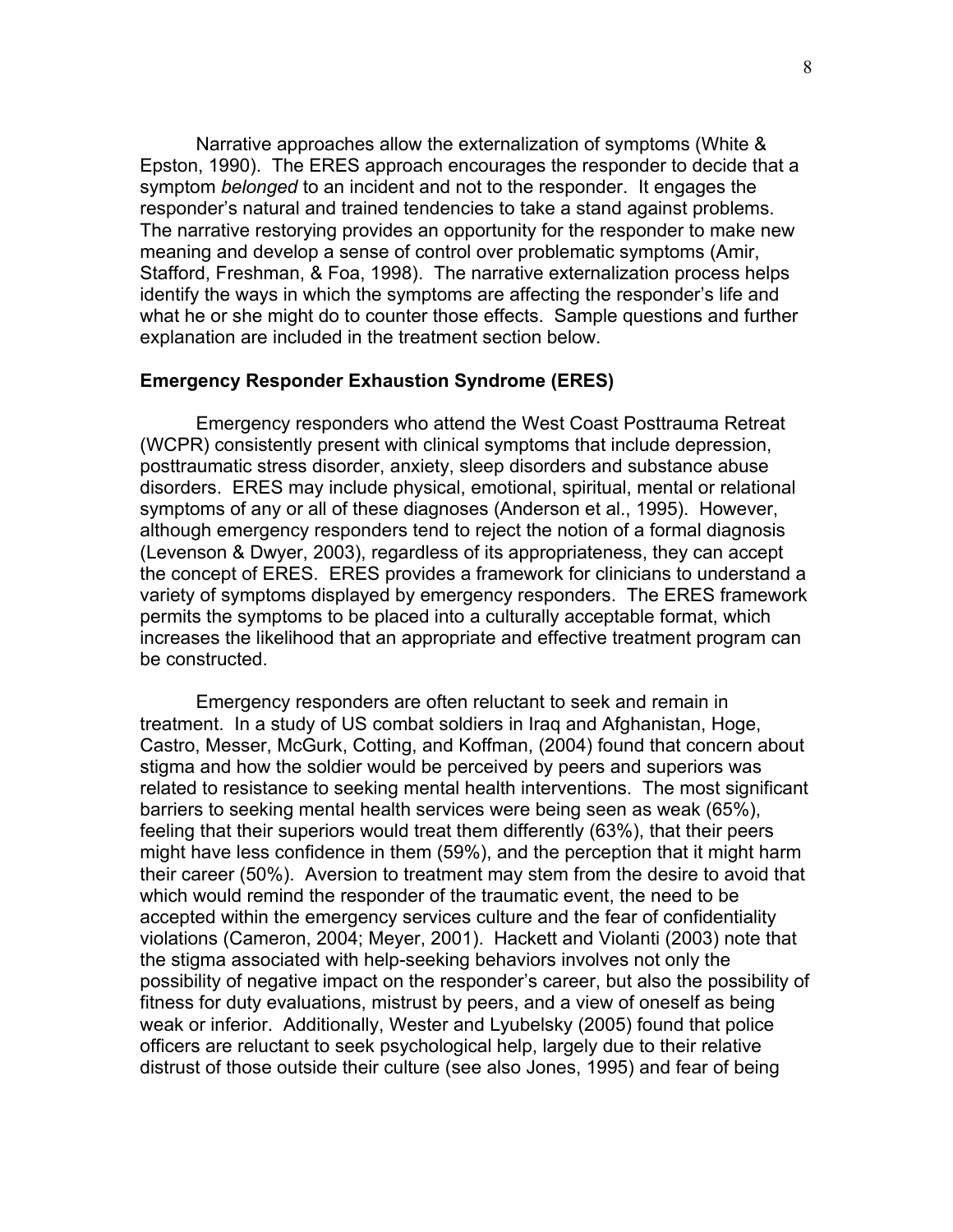labeled. This resistance may, in fact, be a further example of the use of avoidance and may be a simple maladaptive coping mechanism (Davis, 2002).

Teaching responders about ERES helps them understand how their career contributes to their current distress. It normalizes reactions in a culturally acceptable way. It allows a responder to recognize that the symptoms are honorable. This shift away from pathology allows a responder to address current issues without shame and seek treatment. The core ERES elements are depression, isolation, and physical and emotional exhaustion. Separating and externalizing the problem as *Depression, Isolation and Exhaustion* can help reduce the difficulties responders experience by making the symptoms manageable. ERES is a model by which responders can reevaluate their beliefs, consider the impact of family-of-origin and subculture issues, and then plan how to recover.

It is important to maintain adaptive coping strategies while examining those that may not be serving the responders well. One way this is accomplished is through group therapy. Groups at WCPR allow the responders to challenge negative beliefs when delivering their individual narratives and to receive other members' nonjudgmental perspectives. An advantage of utilizing groups is that they allow participants to join with others who share similar experiences and who are otherwise isolated, alienated, and emotionally restricted (Foy, Glynn, Schnurr, Jankowski, Wattenberg, Weiss, Marmar, & Gusman, 2000). The goals of group therapy are to normalize the responders' experiences, reduce isolation and symptoms, increase a feeling of community and support, and allow for the responders to feel understood (Talbot, Manton, & Dunn, 1992). Groups are able to "challenge members to adopt realistic goals of living fuller lives while managing risks of periodic symptom exacerbation" (Foy et al., 2000, p. 159). They also allow responders to make a connection between their critical incidents and important relationships and past experiences. Candidates for groups are emergency responders who have the ability to establish trust with peers and staff, willingness to maintain confidentiality, the ability to tolerate high levels of arousal, and are not in danger of being retraumatized by other group members' critical incidents. Contraindications for group therapy include those who are actively suicidal, homicidal, psychotic, abusing substances or who have secondary gains such as malingering, fraud, or pending litigation (Foy et al., 2000).

 Discussion of ERES, whether through didactic education, one-on-one, or group therapy allows for both insight and normalization. As one responder stated, "I learned more about myself and my reactions in those two hours (ERES class) than I did during my previous year in therapy." Despite the responder's favorable relationship with his private therapist, the therapist had not presented the responder with an understanding of his symptoms that fit with his subjective reality. ERES provided a culturally acceptable explanation of his situation and for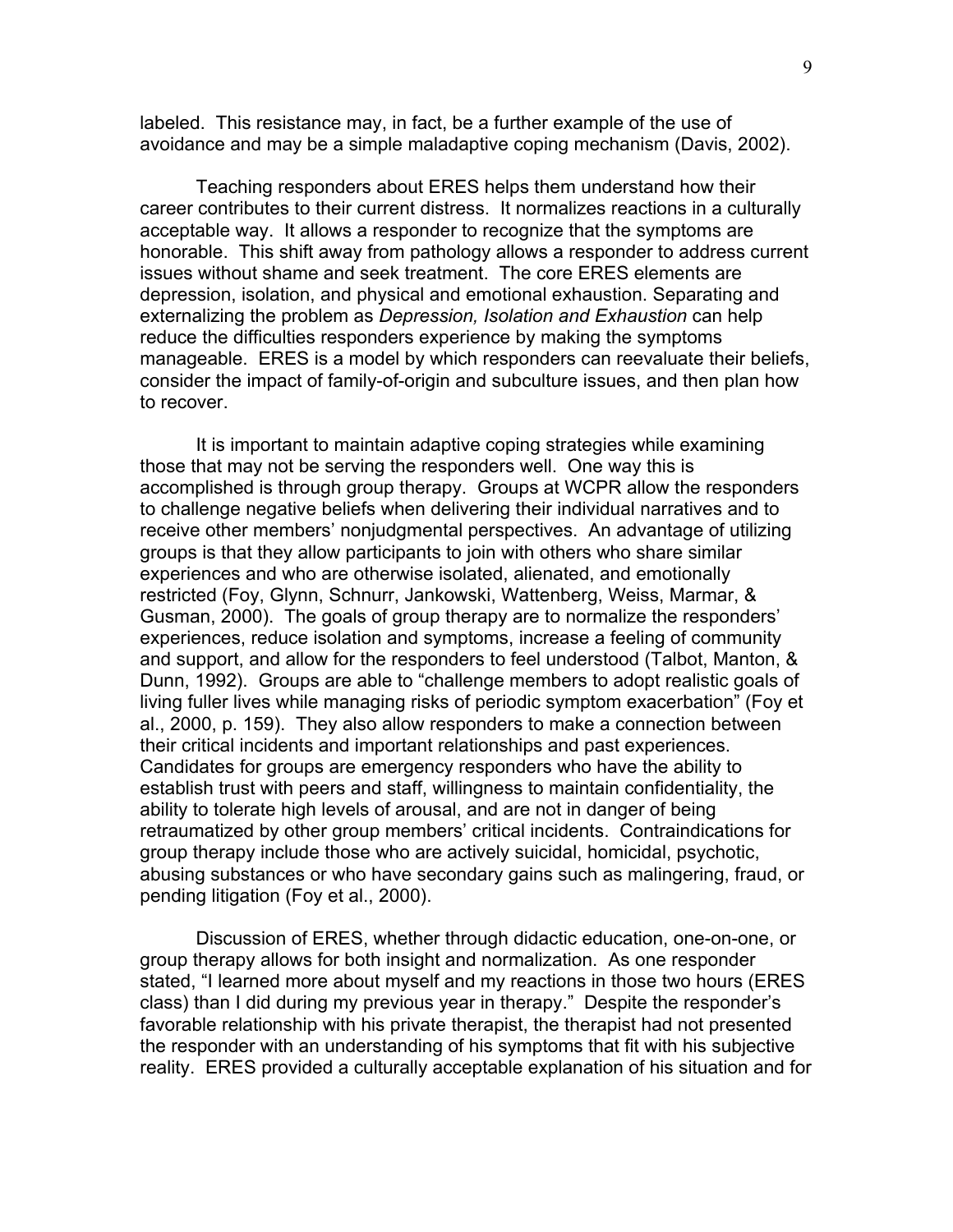the first time allowed him to develop an equally culturally acceptable plan to counter its effects.

## **Key Characteristics of ERES**

The key characteristics of ERES are depression, isolation, and physical and emotional exhaustion.

### **Depression**

Although the level of depression varies for each responder (Breslau, 2002), it is not uncommon for responders to report suicidal ideation, planning and suicide attempts. Situational events, critical incidents and life stressors are not responsible for police officer suicide; however, depression, stemming from them, does (Hackett & Violanti, 2003). It is important for a responder to understand that depression is a chemical imbalance that can create feelings of helplessness and hopelessness and when combined with poor judgment, difficulty concentrating and making decisions, poor impulse control and substance abuse, suicide may appear to be a viable option (Hackett & Violanti, 2003). Responders who are influenced by depression utilize selective perception to "prove" their insufficiency (Furr & Funder, 1998; Moffitt, K. 1994). Depression frequently blocks a responder's ability to perceive positive outcomes (e.g., "I survived") and fosters a negative belief (e.g., "I failed to save that person; therefore I am a bad person"). This cycle of depression, negative self-appraisal and a reluctance to accept positive outcomes further isolates and exhaust the responder.

### **Isolation**

There is a strong need to conform and be a part of the team in the emergency services. Emergency responders rely on each other for emotional and physical survival, and peers motivate one another to confront and handle danger. Responders may also develop a sense of separation, isolation, secrecy and resistance to outside criticism (Brown & Campbell, 1994). At times, responders may believe that they are not worthy of the respect and trust of fellow peers. Simply leaving the job will not alleviate symptoms. In fact, separation from police duties increases vulnerability to symptoms (Paton, Violanti, & Schmuckler, 1999). Yet, they may isolate from the very people who could help them recover out of fear of being discovered as *frauds*. As an example, one responder experienced an intense negative reaction after receiving an award recognizing her investigative abilities. She explained, "No one knew how badly I felt inside (as a result of my experience investigating the case) and receiving that award just proved that I was a fraud."

Social support from colleagues may reduce the effects of critical incidents. However, when peer support does not enhance coping skills, a reverse effect can occur which may be retraumatizing (Lowery & Stokes, 2005) and cause them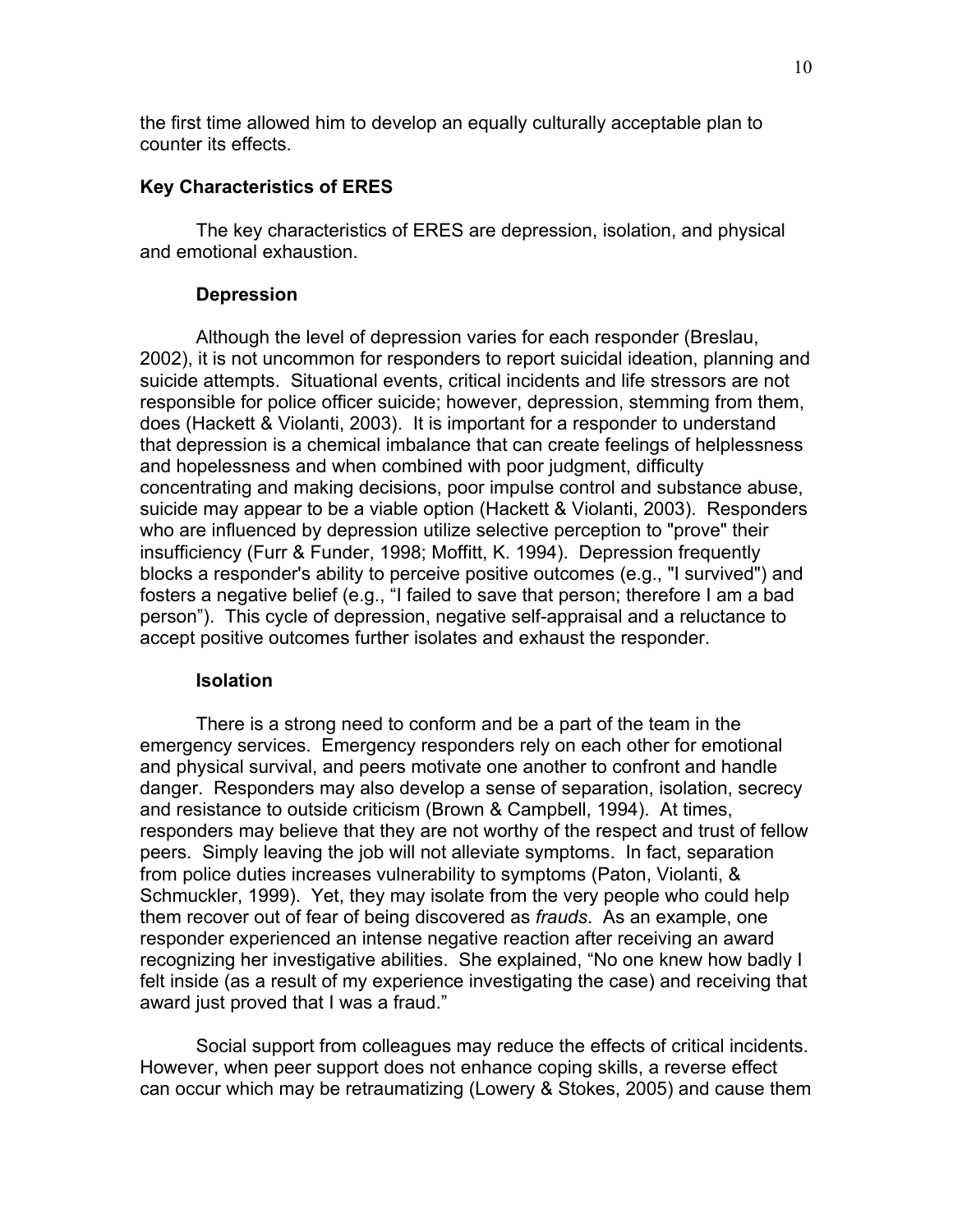to avoid certain thoughts or feelings and to further isolate themselves. Avoidance involves attempts to escape or minimize heightened emotionality (Asmundson, Stapleton, & Taylor, 2004). Emotional distancing by emergency responders makes it unlikely that they will receive the help needed. For example, student paramedics had significantly greater trauma-related symptomology when they expressed negative attitudes regarding emotional expression (Lowery & Stokes, 2005). Thus, emotional distancing is a maladaptive coping strategy.

#### **Exhaustion**

Exhaustion, as used here, means a depletion of the ability to cope. As a responder exhausts these coping abilities, symptoms such as insomnia, suspiciousness, hypervigilance, chronic fear, panic attacks, disengagement, emotional constriction, depersonalization, derealization, memory disturbance, exaggerated startle response, agoraphobia and others may appear (Briere, Weathers, & Runtz, 2005). As coping resources are depleted, failed attempts at recovery (insufficient psychotherapy, excessive overtime, etc.) reinforce a sense of personal failure, which enhances depression and isolation. As a result, adaptive coping (e.g., physical exercise, peer support, hobbies, spirituality, relaxation and family support) decreases, while maladaptive coping (e.g., engaging in high-risk activities, substance abuse and multiple sexual relationships) increases. While the responder's capacity to recover is slipping away and while support is dwindling, families and bosses become more demanding.

Stress from the job can carryover to the home, making it difficult to recover from the demands of the job at home (Peeters, Montgomery, Bakker, & Schaufeli, 2005). Increasing stress at both home and work may lead to burnout. Burnout has been defined as stress arising from the interaction between the responder and recipient (e.g., distressed citizen) (Alexander, 1999) with the failure to find meaning and growth in life (Van Dierendonck, Gaarssen, & Visser, 2005) and has exhaustion and cynicism as its core issues (Peeters et al., 2005). However, exhaustion is closely associated with core maladaptive assumptions, negative beliefs, demands and unmet expectations (Van Dierendonck et al., 2005).

A typical presentation is as follows:

*Officer Smith was raised by an alcoholic, abusive father. Although shaken by his childhood experiences, Smith coped by being involved with many ego-enhancing activities outside the family. In his twenties, Smith enthusiastically entered law enforcement and was well respected as an assertive and responsible officer. During his career Smith experienced a number of events that either reinforced or challenged his belief of himself as competent and in-control. When Smith encountered a negative event he would re-devote himself to his work, often at the expense of his family, until he once again felt a sense of competence. At some point, Smith experienced an event which caused the collapse of his coping abilities and violated a number of the core assumptions*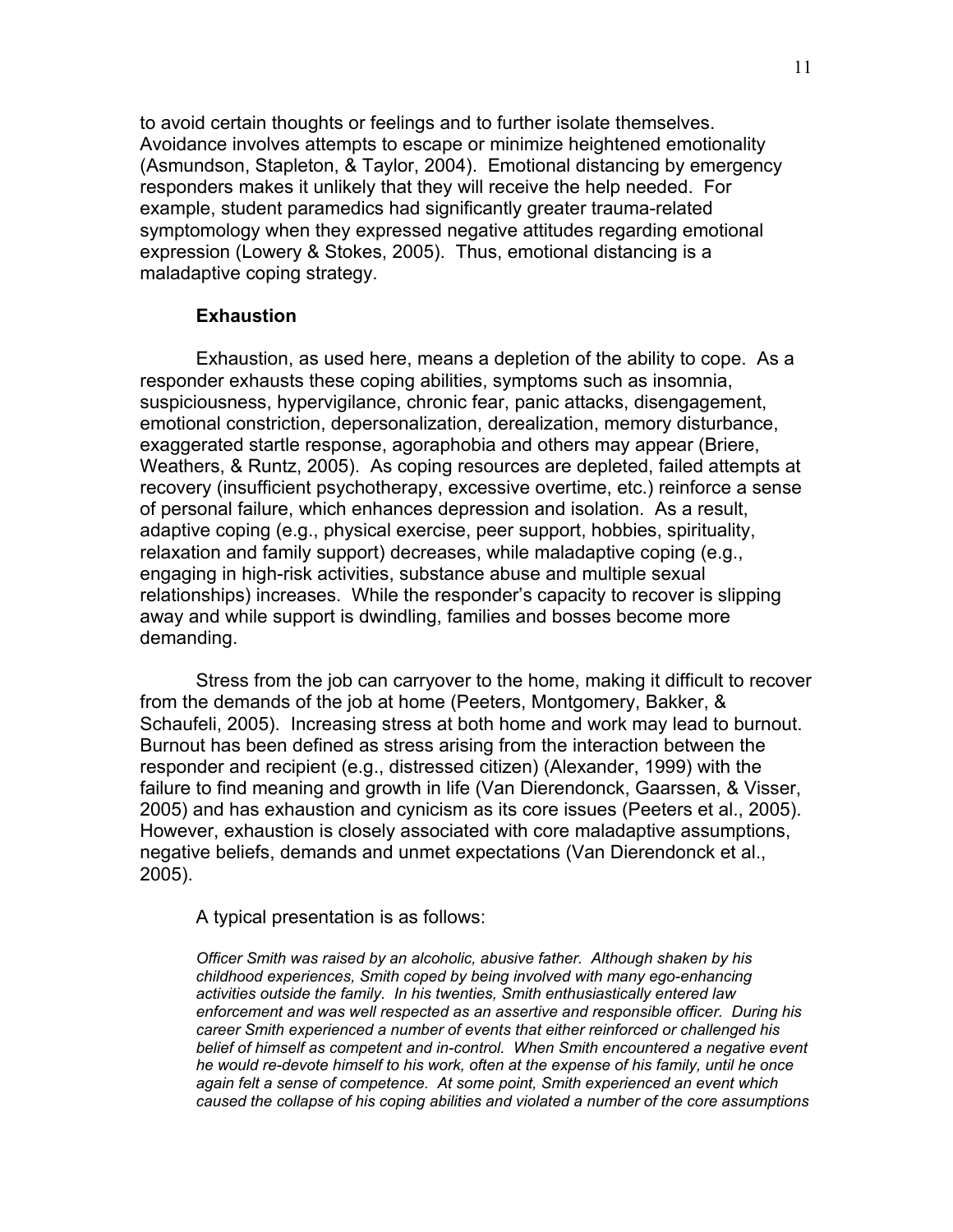*he had about himself and led to new negative beliefs (i.e., "I'm vulnerable, less than capable, and flawed"). This event not only challenged his self-concept but also connected with his core unresolved beliefs. Instead of believing that the incident was bad, Smith came to believe "I am bad." Smith attempted to cope with these new beliefs but for the first time in his life, his usual coping mechanisms were ineffective. Smith had difficulty sleeping, was anxious, and used alcohol as a way to gain temporary control of his symptoms. As Smith's depression and anxiety symptoms increased, he saw himself as a fraud and lived in fear of his "true-self" being discovered by other officers. To prevent his secret from being discovered, Smith began to emotionally isolate himself from work and his family. The resulting lack of support "verified" for Smith that he was indeed a flawed human being.* 

Smith's story is typical of the responders who attend WCPR. Many have experienced a stress debriefing, attended therapy and may be on psychotropic medications. Many report significant childhood trauma including emotional, physical and sexual abuse, suicide of parents or parents who are emotionally unavailable (Davis, 2002; Dietrich, 2002). Unresolved prior traumatic events may amplify symptoms associated with current critical incidents and reduce one's ability to recover (Kirschman, 1997). In one WCPR session, four out of seven responders reported being sexually abused as children and all seven reported emotionally detached parents. The literature concerning the well-documented effects of childhood abuse is covered in other publications (Albeck, 1994; Briere, 1992).

Although many responders are able to experience critical incidents without the development of an acute stress reaction, research demonstrates that the risk increases when a career in the emergency services is combined with ineffective coping strategies and an abusive/neglectful family history (Briere, 1992; Yehuda & McFarlane, 1995). It is vital to explore childhood history with a responder who is experiencing intense distress from a current event. For example, a responder who grew up in an abusive family may have internalized the belief that she deserved the abuse. As an adult responder, when she experiences a traumatic incident, the old internalized self-abusing belief enhances the current traumatic reaction, and interferes with her ability to recover. Additionally, Kirschman (1997) stated that PTSD "is produced by exposure to severe, usually life-threatening trauma, and amplified by unresolved prior trauma, the organizational response, media events, and community reaction" (p. 77). If symptoms are left untreated, there may be lasting effects (Bohl, 1995).

#### **Treatment**

A comprehensive diagnostic evaluation should precede treatment. As treatment begins, establishment of trust and a therapeutic alliance is primary. The clinician should demonstrate a concern for the responder's physical safety, conduct education about trauma, monitor symptoms, identify and address coexisting diagnoses, and provide support for any ongoing crises (Foa, Keane, & Friedman, 2000). Current research has demonstrated that police officers prefer to utilize problem-focused and direct-action strategies to deal with occupational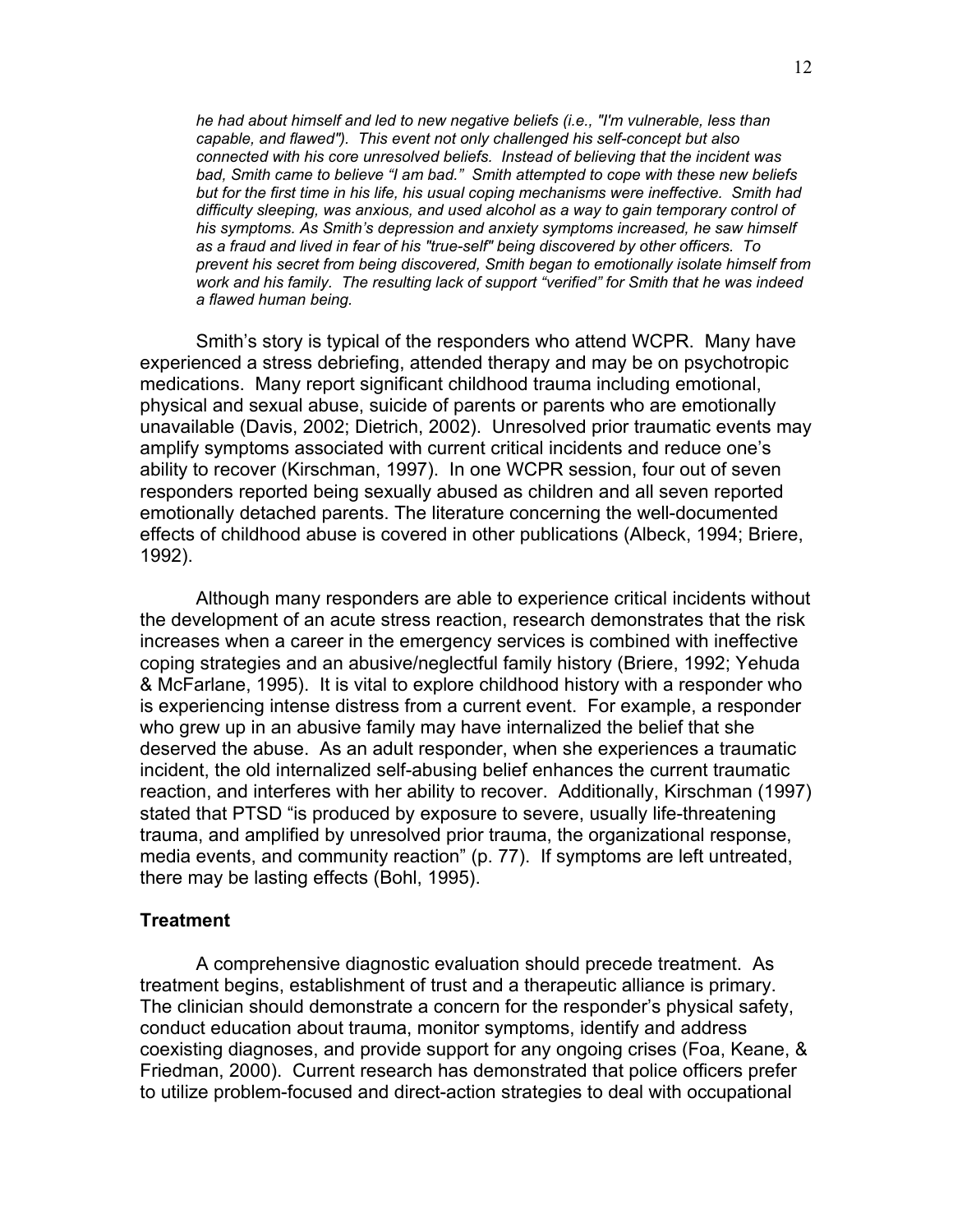stress (Evans, Coman, Stanley, & Burrows, 1993; see also, Rothbaum, Meadows, Resick, & Foy, 2000). Treatment helps responders understand the ways in which they have isolated themselves, and depleted internal and external coping resources. When responders use avoidance, the therapist points it out and encourages them to stay with feelings of caring and trust, along with the feelings that were being avoided (Roemer, Harrington & Riggs, 2002).

Responders should be encouraged to develop an alternative narrative with associated counter-tactics to be utilized against the incidents' negative effects. The goal is to develop habituation of the emotional response, construction of a narrative that includes examination of the event and its consequences, and subsequent reduction of symptoms. Ultimately, treatment should help the responders connects maladaptive beliefs and responses to current symptoms with the goal of empowering them to take the necessary steps to recover.

In addition to recognized treatment factors of empathy, warmth, congruence and the therapeutic alliance (Lambert and Barley, 2001) there are specific interventions that target subculture issues that have been developed at WCPR. For example, subculture issues are discussed utilizing the overlaying template of depression, isolation and exhaustion, encouraging the responder to identify problematic beliefs and behaviors, develop alternative strategies and take steps to put those strategies into action. These specifics steps are:

- 1. Challenging the *Myth of Uniqueness*
- 2. ERES Education / Externalization of the problem
- 3. Modified debriefing process
- 4. Education on psychophysiology of stress, responder personalities and other relevant topics.
- 5. Substance abuse treatment / education
- 6. Addressing earlier traumatic / unresolved issues
- 7. Goal setting
- 8. Family / work reintegration
- 9. Administrative / Personal Betrayal
- 10. Eye Movement Desensitization and Reprocessing (EMDR)

Treatment helps responders understand the ways in which they have isolated themselves, and depleted internal and external coping resources. At WCPR, it is assumed that responders have internal resources to deal with normal work-related stress, but that they may benefit from additional help in dealing with critical incidents (Regehr & Hill, 2002). For example, narrative exposure therapy involves repeated, detailed discussion of the worst traumatic event while reexperiencing the affect associated with that event.

However, it is often difficult for responders to determine the *worst* event; therefore, the responder may be asked to tell a narrative story of their life, from birth to present, focusing on their traumatic experiences. The therapist asks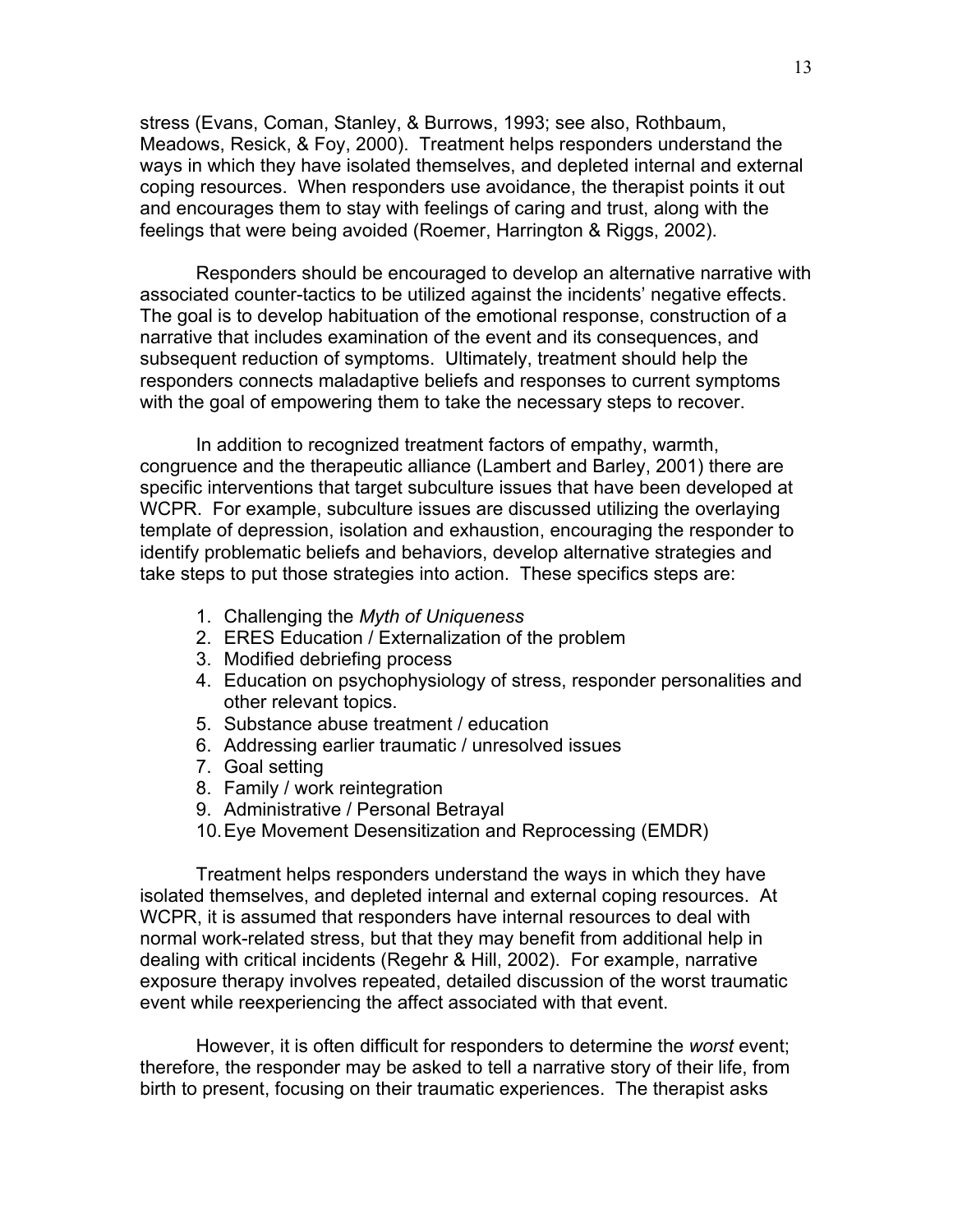about emotional, physiological, cognitive and behavioral reactions experienced during the telling of the narrative. The responder is encouraged to feel these reactions and the process continues until habituation occurs (Neuner, Schauer, Klaschik, Karunakara, & Elbert, 2004). Once these tenets are in place, the specific interventions detailed below may be employed.

## **Challenging the** *Myth of Uniqueness*

The first intervention to treat emergency responders at WCPR is to challenge the myth of uniqueness. To process traumatic information, the clinician must help the responder move beyond emotional and cognitive defenses that interfere with treatment (Briere, 1992). In Solomon's (1988) discussion of officer involved shootings, he stated that approximately one-third of officers will have few or no symptoms, about one-third will have mild symptoms and will be able to work through them without intervention, and about one-third will have serious symptoms which will require professional intervention. At the core of the distressed responder's defense is the often unspoken belief, "I am not worthy" with its attached problem-saturated narrative.

One of the most common fears of the responders is that they are the only person experiencing the negative symptoms. Thus, the myth of uniqueness evolves. This belief paralyzes a responder's natural resiliency because it is closely associated with shame. *"Since I am the only one feeling this bad, I must be a bad person."* Control over the traumatic event is achieved by actively restructuring cognitive schema to develop meaning. "A sense of coherence expresses the belief that life, or the situation at hand, is comprehensible, manageable, and meaningful" (Loo, 1999, p. 278). In a group setting, such as WCPR, residents interview each other in a semi-structured format to challenge this belief. Some of the questions are:

- Why are you here and why now?
- What will be the first sign that will tell you that you are getting better?
- What will other people notice?
- Who will be the first to notice and why?
- Can you tell me about a time in your life when you were able to overcome a difficult situation? What skills, traits, and abilities did you use?

Residents return from this interview and often report relief in knowing that other responders are experiencing distress very similar to their own. It is often the first step in challenging the isolation. For individualized treatment, when a group may not be available, we recommend that the clinician conduct the interview, normalize symptoms and address the *Myth of Uniqueness.*

The authors recognize that it is often difficult to have responders attend a group therapy session in the private practice setting. An option is to seek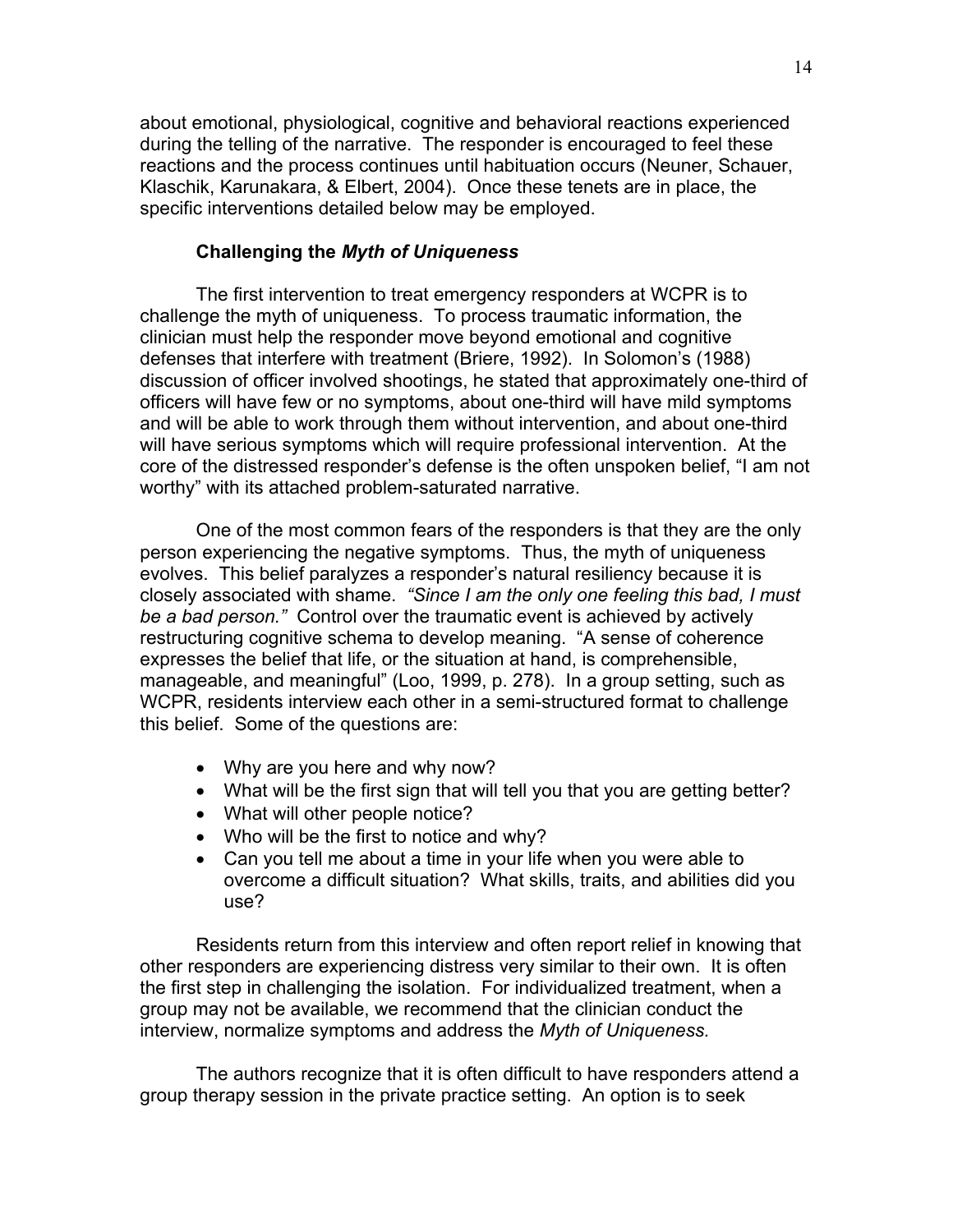qualified responders trained in peer support and encourage the responder to meet with the peer support responder. Departments in which peer counselors are made available have greater productivity, less absenteeism, lower levels of grievances filed, fewer disciplinary actions, and improved employee morale (Anderson et al., 1995). Initial meetings could be facilitated by the clinician within the context of a psychotherapy session. This connection with an experienced responder is a vital step in the healing and normalization process. Lehman, Ellard, and Wortman (1982) recommend that talking with someone who has had a similar experience (e.g., their study involved the death of a peer) is the most useful intervention that can be made. In cases in which the responder has lost a sense of invulnerability, they recommend that treatment be provided by a professional who is culturally sensitive. Police officers in crisis may see clinicians as mercenaries whereas peers are more likely to be viewed as competent, caring and helpful (Davis, 2002; Hackett & Violanti, 2003).

Many responder agencies have peer support teams staffed by peers who have recovered from significant trauma-related symptoms. Peer counseling is done by responders who are psychologically healthy and altruistic, and are capable of dealing with countertransference and validating others' experiences while maintaining confidentiality (Loo, 1999). These peers have the potential to act as a model of hope for the responder who is currently experiencing significant distress. For example, police officers may not be the best judge of their own reactions to stress. Peers, however, may be more objective and able to see symptoms (Toch, 2002). "Peer support programs seem to work well for suicide interventions" (Hackett & Violanti, 2003, p. 10). Peer counselors make initial interventions and make recommendations for professional treatment when warranted.

## **ERES Education / Externalization of the Problem**

As part of the education process, the authors encourage clinicians to discuss the ERES concept and help responders separate themselves from their problems. At WCPR, during the ERES education portion, responders are asked to answer the following (or similar) questions to begin the externalization process:

- How was Depression (Isolation, Exhaustion) first introduced into your life?
- What tactics does Depression (Isolation, Exhaustion) utilize to control and stay in your life?
- What does Depression (Isolation, Exhaustion) want you to think, believe and feel about yourself (your career, family, etc.)?
- What would your life look like if Depression (Isolation, Exhaustion) were to succeed?
- What tactics have been useful in countering these negative effects?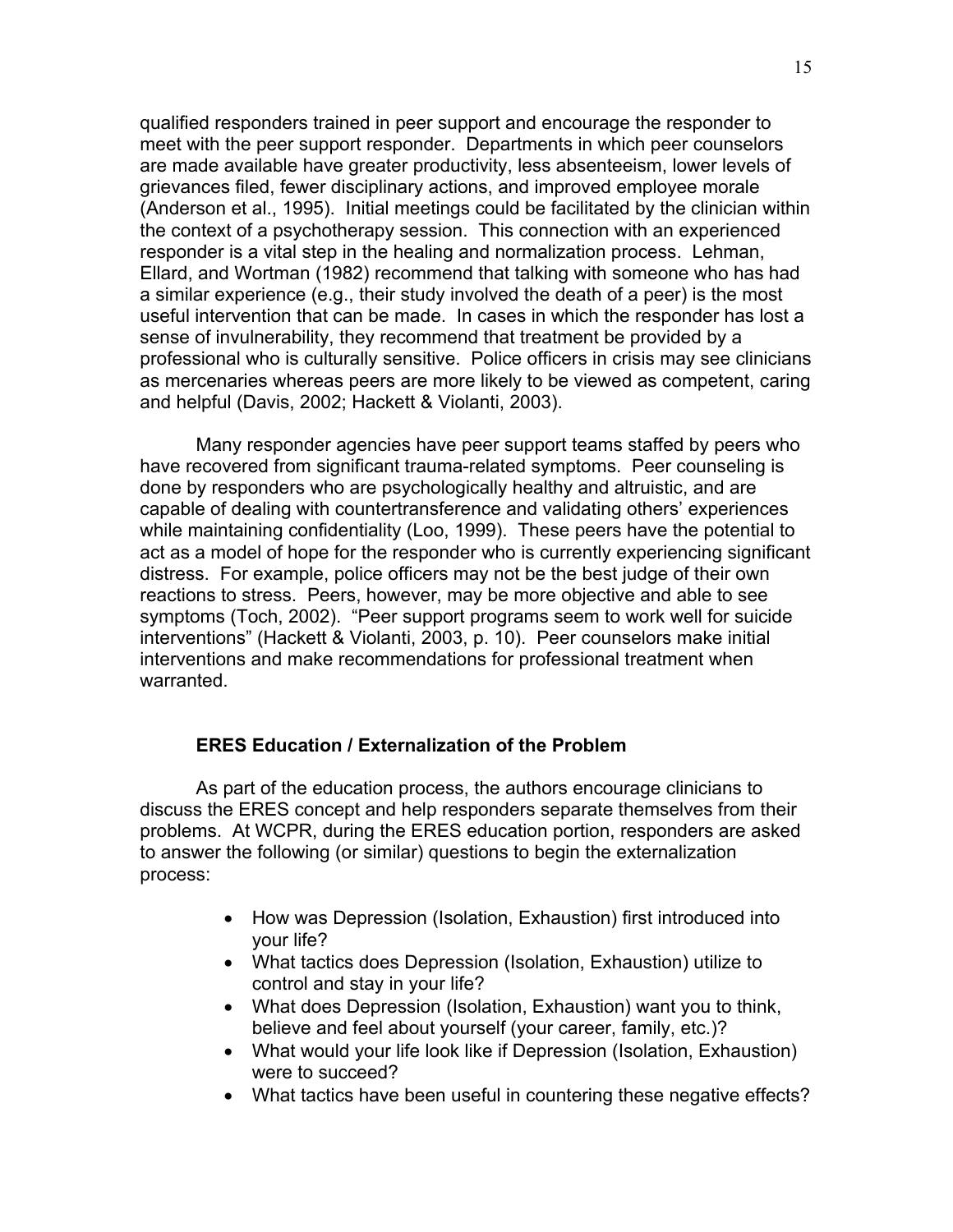• What percentage of your life does the Problem control?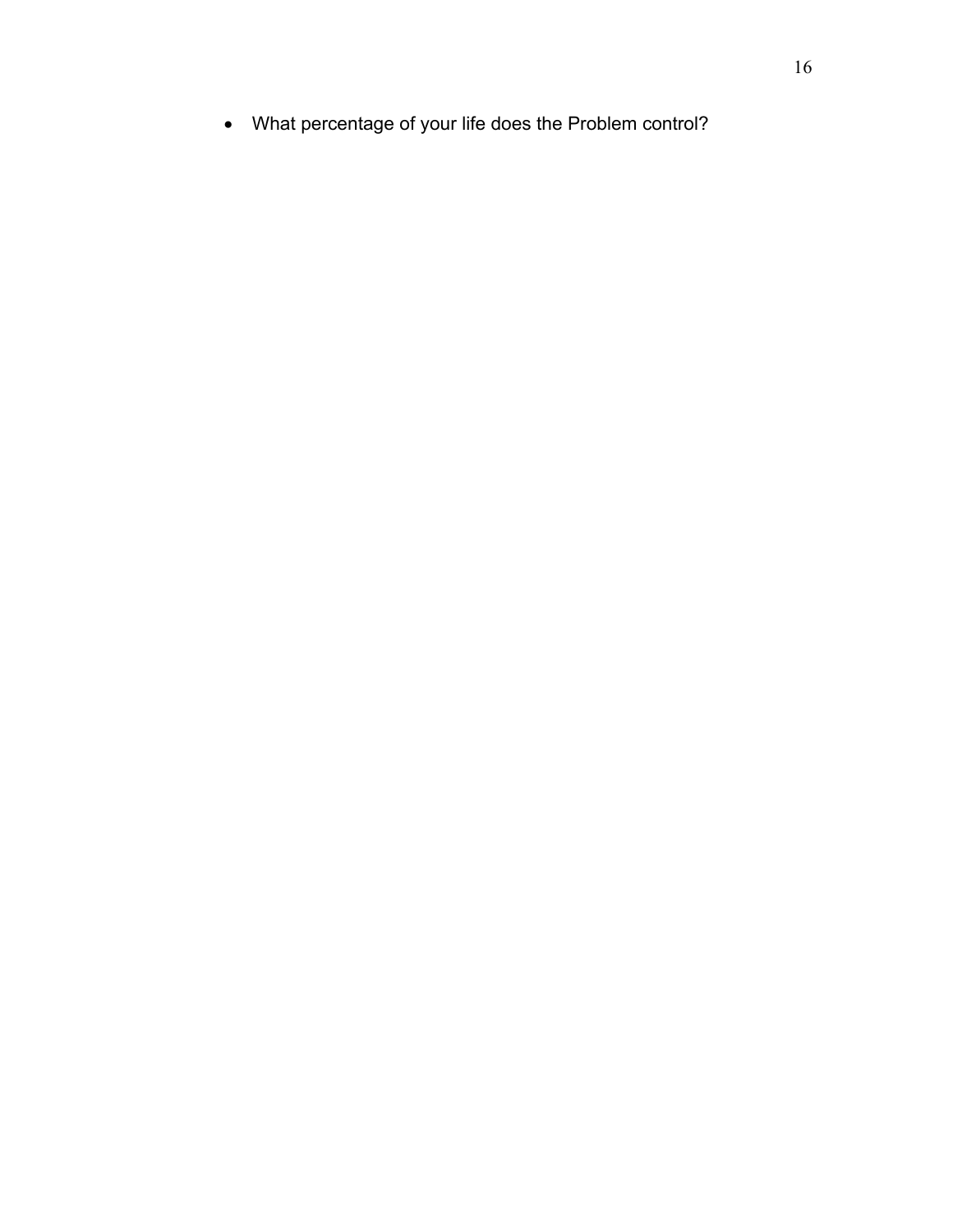#### **Modified Debriefing**

Debriefings are often used to provide psychoeducation, mutual support, emotional expression and release, and for the department to demonstrate acceptance of responders' reactions (Bisson, McFarlane, & Rose, 2000; Brown & Campbell, 1994). "There appears to be little doubt that giving traumatized individuals a psychological map to understand their reactions does much to contain their distress and to allow them to institute a series of self-regulatory processes" (Bisson et al., 2000, p. 42). Although Bisson et al. (2000) caution against the use of debriefings because of the lack of empirical support and theoretical framework, they state that if debriefings are used as part of a comprehensive management program, then they may be beneficial.

Trauma work involves an in-depth revisiting of the indexed critical incident. "It is important to confront traumatic memories directly instead of trying to avoid them" (Cardena, Maldonado, van der Hart, & Spiegel, 2000, p. 259). For example, fear memories may be reconsolidated and rebuilt in the amygdala every time they are retrieved. Therapy offers the opportunity to re-transcribe these memories via reactivation of the emotions experienced at the time of the trauma. Every time a memory is retrieved, it is synthesized and rebuilt with kinder and gentler associations made with the safety established via the therapeutic relationship (Kaplan-Solms & Solms, 2002).

WCPR attendees often report multiple critical incidents and are asked to debrief the one that is currently bothering them the most (Bisson et al., 2000). This serves as a model for debriefing other critical incidents in the future. The authors have found that utilizing a modification of the International Critical Incident Stress Foundation's seven step debriefing model (Mitchell & Everly, 1997) provides a culturally acceptable framework to begin the discussions. In typical critical incident debriefings, responders are told that it is not group therapy and that the following treatment assumptions are made: 1.) The responder has an adequate premorbid level of functioning; 2.) Symptoms are normal and not signs of a serious disturbance; and, 3.) Symptoms are temporary (Bohl. 1995). Although we often make these treatment assumptions at WCPR, the modified debriefings are, in fact, group therapy. During this modified debriefing, we utilize the *Fact, Thought* and Reaction phases to engage the responder. However, the distinction among these three phases is somewhat arbitrary; for example, a responder who starts emoting during the fact phase would not be told to wait until the reaction phase. There is a need to remain flexible (Bohl, 1995).

Debriefings allow the responders an opportunity to review their experiences and to gain mastery (Talbot et al., 1992). The authors have also found that the use of certain aspects of dialectical behavior therapy (Linehan, 1993) is helpful. For example, development of coping skills such as distress tolerance, mindfulness, emotional regulation, and improved communication may allow the responders to tolerate painful reactions and reduce the use of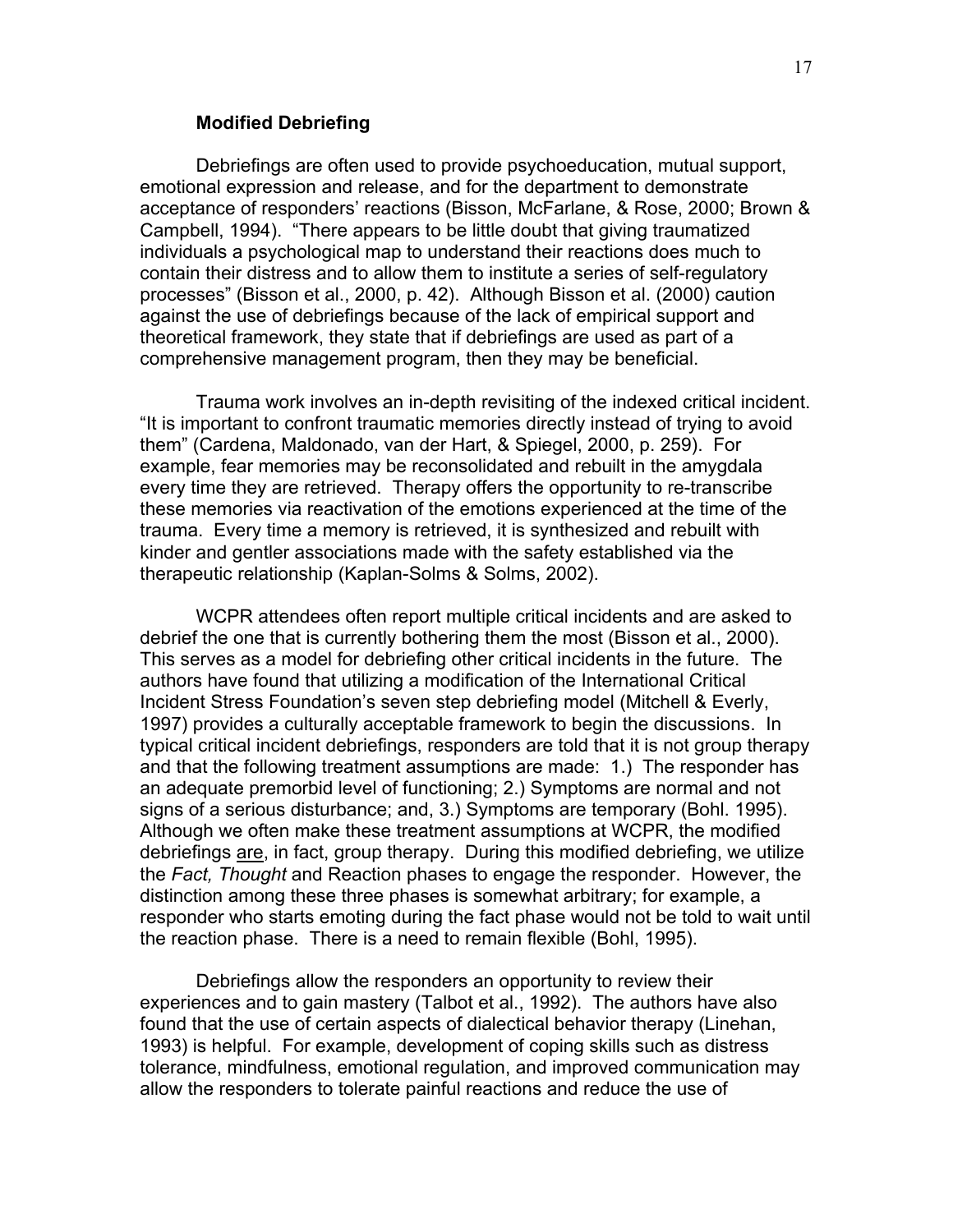avoidance (Linehan, 1993). Responders are taught how to observe and discuss their critical incident, their thoughts and interpretations, their sensory and somatic responses, their emotional reactions, their desires and fantasies (including magical thinking that may produce inappropriate guilt), their heightened sense of vulnerability, and their actions following the incident (Goldfarb, 1998; Marra, 2005). Having the responder talk, stand and walk through a reenactment of the incident "frame by frame" has been beneficial, as many responders will gloss over important facts or emotionally difficult moments. This allows the clinician to obtain important information that may be needed to respond helpfully (Marra, 2005). Clinicians are encouraged to ask questions to further develop the responder's story of the incident. Also, reframing allows for development of adaptive behaviors, such as strengthening bonds with family members, coworkers and friends (Wester & Lyubelsky, 2005). As a general rule responders prefer an active, inter-active clinical style. Sample questions are:

- At that moment (during the incident) what were you thinking (feeling, sensing)?
- How did the incident (or specific moment) affect the way you conduct your life?
- Complete this sentence: "Because of the incident (moment) I now / fear that / hope that…"
- What belief did you develop about yourself as a result of your involvement in this incident? Is this a positive belief?
- Is there anything about this incident that reminds you of something that occurred in the past?
- If the belief remains, how might if affect your life?

Havassy (1991) (as cited in Bohl, 1995) hypothesized that the ritualistic aspect of critical incident debriefings contributes to its perceived success. That is, there is comfort to be gained in social rituals, similar to the start of healing that occurs with a funeral.

# **Psychoeducation**

Psychoeducation can be utilized to reduce concern about treatment and prognosis, reduce self-blame over symptom development, enhance the credibility of the therapist and provide a framework for recovery (Bisson et al., 2000; Carlier, 1999; Creamer & Forbes, 2004; Flack, Litz, & Keane, 1998; Hackett & Violanti, 2003). Education on the psychophysiology of trauma, emergency responder personalities, use of medication and other topics are conducted at WCPR.

## **Substance Abuse**

Many responders utilize alcohol or demonstrate increased vulnerability to alcohol abuse as a means to manage their emotions (Beutler, Nussbaum, &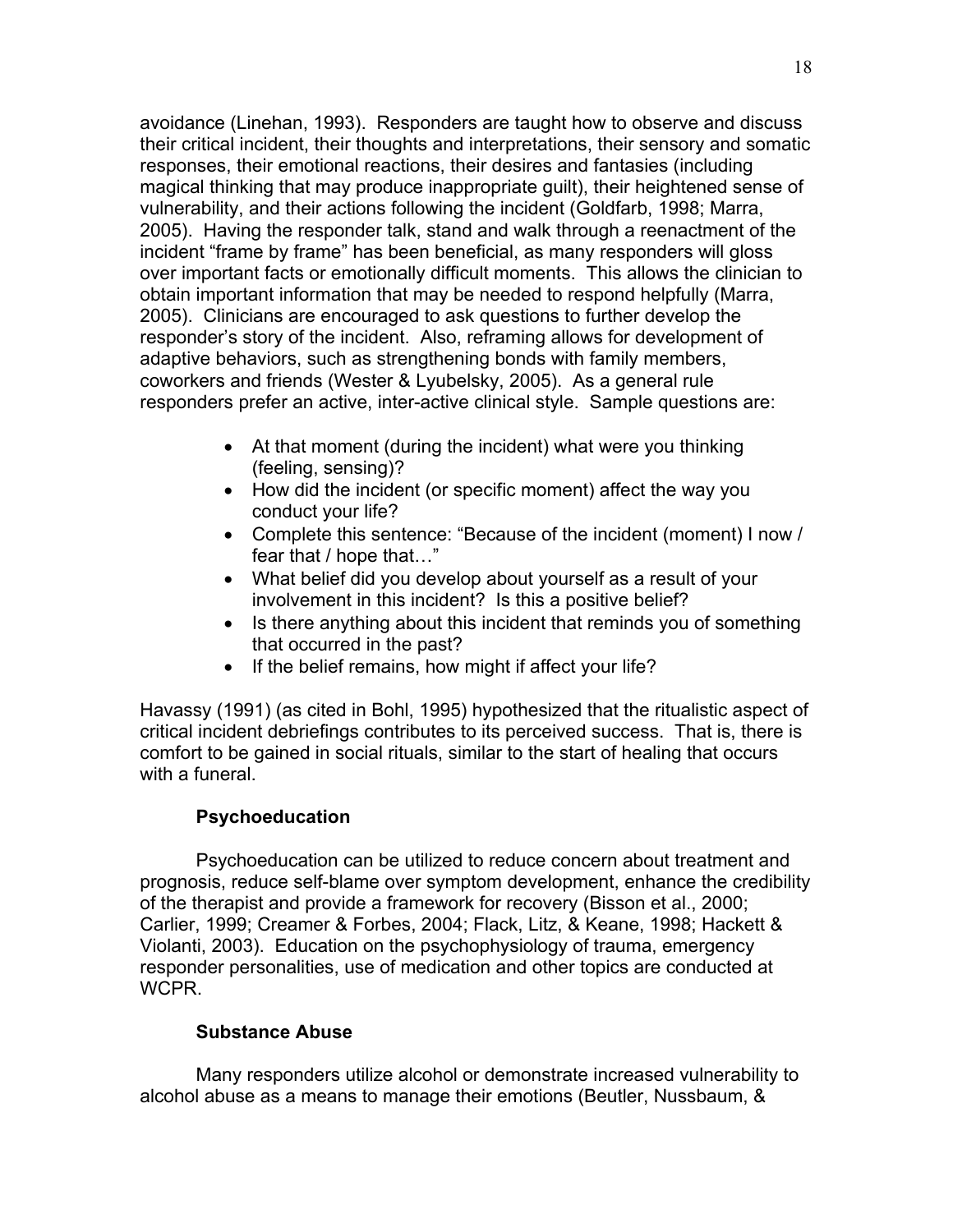Meredith, 1988; Breslau, 2002; Briere, 1992; Tucker, Pferrerbaum, Doughty, Nixon, Jordon, & Jones, 2002). In a recent study of US combat military soldiers stationed in Afghanistan and Iraq by Hoge et al. (2004), they found that rates of PTSD, major depression and misuse of alcohol were correlated with the number of firefights that they were involved in. The authors have also observed an increasing number of responders who utilize sex (affairs, internet chat rooms, pornography) as an emotional regulator. These maladaptive coping techniques need to be identified and addressed.

## **Addressing Earlier Traumatic / Unresolved Issues**

The authors' experience has shown that many responders who experience intense distress after an event have a history of childhood traumatic experiences, which is consistent with research on stress disorders (Briere, 1992; Ford, 1999; Yehuda & McFarlane, 1995). In addition to helping a responder reveal and discuss early traumatic experiences, it is beneficial to help the responder understand how those early experiences affect current responses to stress. Some useful questions include:

- Where and when have you felt this way (reaction or symptoms) before?
- As a result of my early experience:
	- o "I believed that I…."
	- o "I continue to feel like I…"
	- o "I am afraid that I…"
- What do you know about yourself as an adult (beliefs, skills, traits), that would challenge earlier beliefs?
- How would your life be different if you were able to reject the old beliefs?

## **Goal Setting**

Responders are excellent at identifying a problem and working toward a resolution. This trait, if not already a part of their personality, is instilled in them in the academy and throughout their career. Treatment goals are stated explicitly: To process memories, to learn to use adaptive skills, and to develop alternative beliefs (Roemer, et al., 2002). Goal setting includes specific steps a responder will take to improve his or her current situation. Attendees are encouraged to utilize steps that are both concrete and measurable (e.g., "I'm going to work out three days a week" vs. "I am going to improve my health"). Another goal is to empower responders to overcome and learn from their critical incidents so that they might be better prepared in the future (Violanti, 1999).

The goals address all aspects of the responder's life, including work, family, physical and mental health, and spiritual wellness (where appropriate) and include specific steps the responder will take to counter the effects of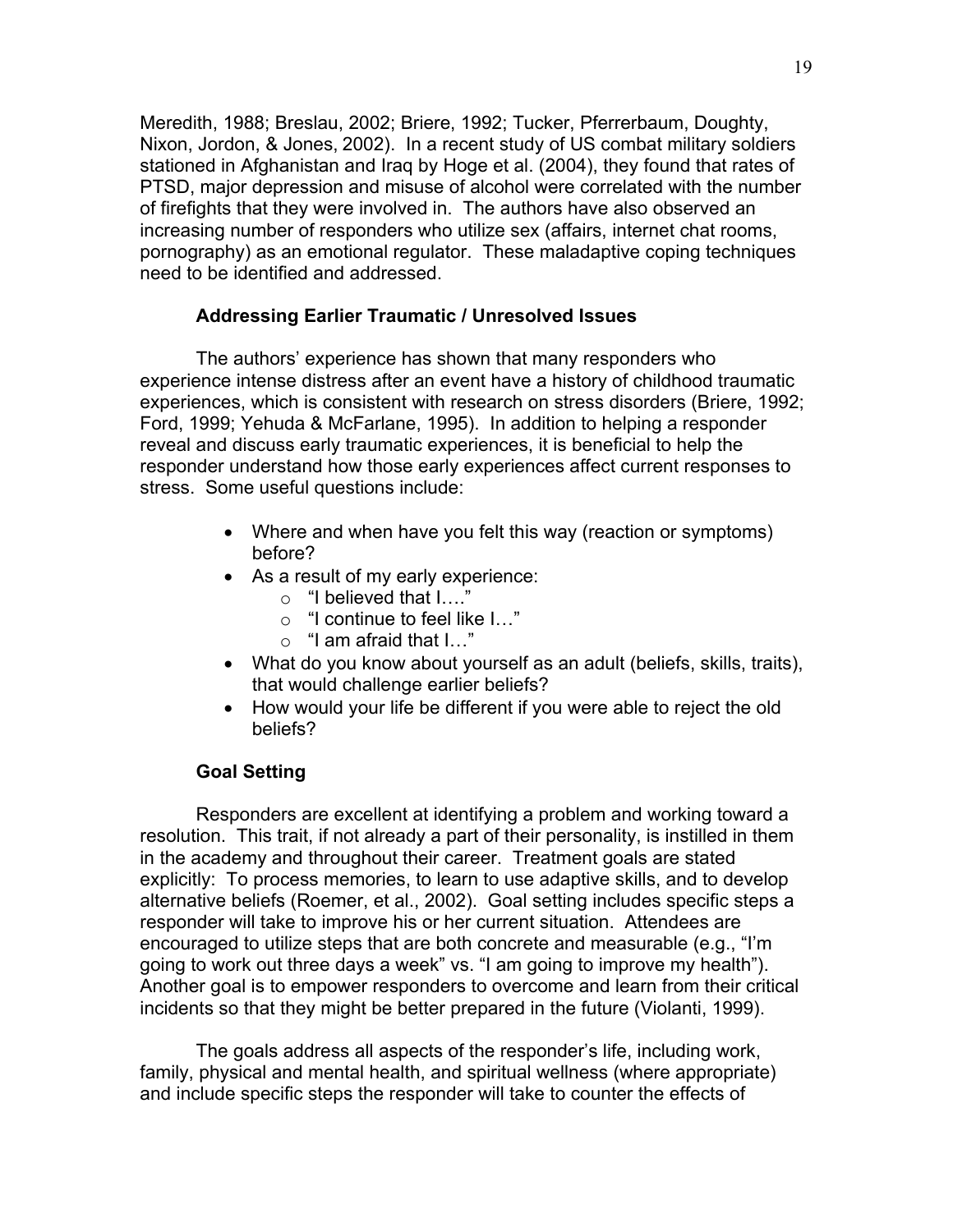depression, isolation and exhaustion. Ideally, the goal setting plan is put into a semi-formal contract, signed by the client and the therapist, which can then be utilized as a tool in subsequent therapy sessions or to monitor progress, compliance with treatment, and success.

Emergency responders are often resilient; that is, they may focus on positive outcomes of having survived a critical incident. They may engage in a process of self-enhancement and growth (Higgins, 1994), and exhibit qualities of altruism, forgiveness, strength gained from surviving, and self-knowledge (Carlier, 1999). As a result, they may share their experience with others by becoming peer counselors themselves. For example, at WCPR attendees often return as peer counselors which enables them to continue the recovery process while helping others. As one peer counselor stated, "The first time I came back I was half client and half peer counselor; the next time I returned I felt more like a peer counselor then a client."

#### **Family / Work Reintegration**

Family discord is common among trauma survivors and requires evaluation on initial assessment (Riggs, 2000). Divorce rate estimates among emergency responders range from 35% to 75% (Wester & Lyubelsky, 2005). This is likely due to job stress that is taken home (Toch, 2002). Diane Wetendorf, a domestic violence advocate and counselor, states that "there are no statistics that tell us what percent of officers and firefighters emotionally abuse and physically batter their intimate partners. All we know is that there are many of them" (www.abuseofpower.info). However, it is known that rates of domestic violence are significantly higher in veterans with PTSD (Riggs, 2000).

Responders will have likely distanced themselves from their families as they struggle to maintain emotional composure. Officers may share more of their emotional issues with their work partner than their significant other, which has the potential of generating envy or jealousy in a spouse (White & Honig, 1995). Interactions with family members may trigger recollections and reliving of past traumatic events. These cause either rage or withdrawal that eliminates communication and triggers feelings of fear, hopelessness and anger/rage in family members, which, in turn, perpetuates the conflict (Riggs, 2000). Going home and announcing, "I'm back" can create relationship difficulties with a spouse who had assumed many additional roles (chief financial person, decision maker, etc.) within the family (Paton et al., 1999). Although an effective way of dealing with stress is to discuss critical incidents with one's spouse or significant other, a risk exists that the partner and other family members will develop vicarious traumatization (White & Honig, 1995).

Vicarious traumatization, coupled with personality changes experienced by the responder, exacerbate family dysfunction. Family members may experience physical illness, increased anxiety, lowered frustration tolerance,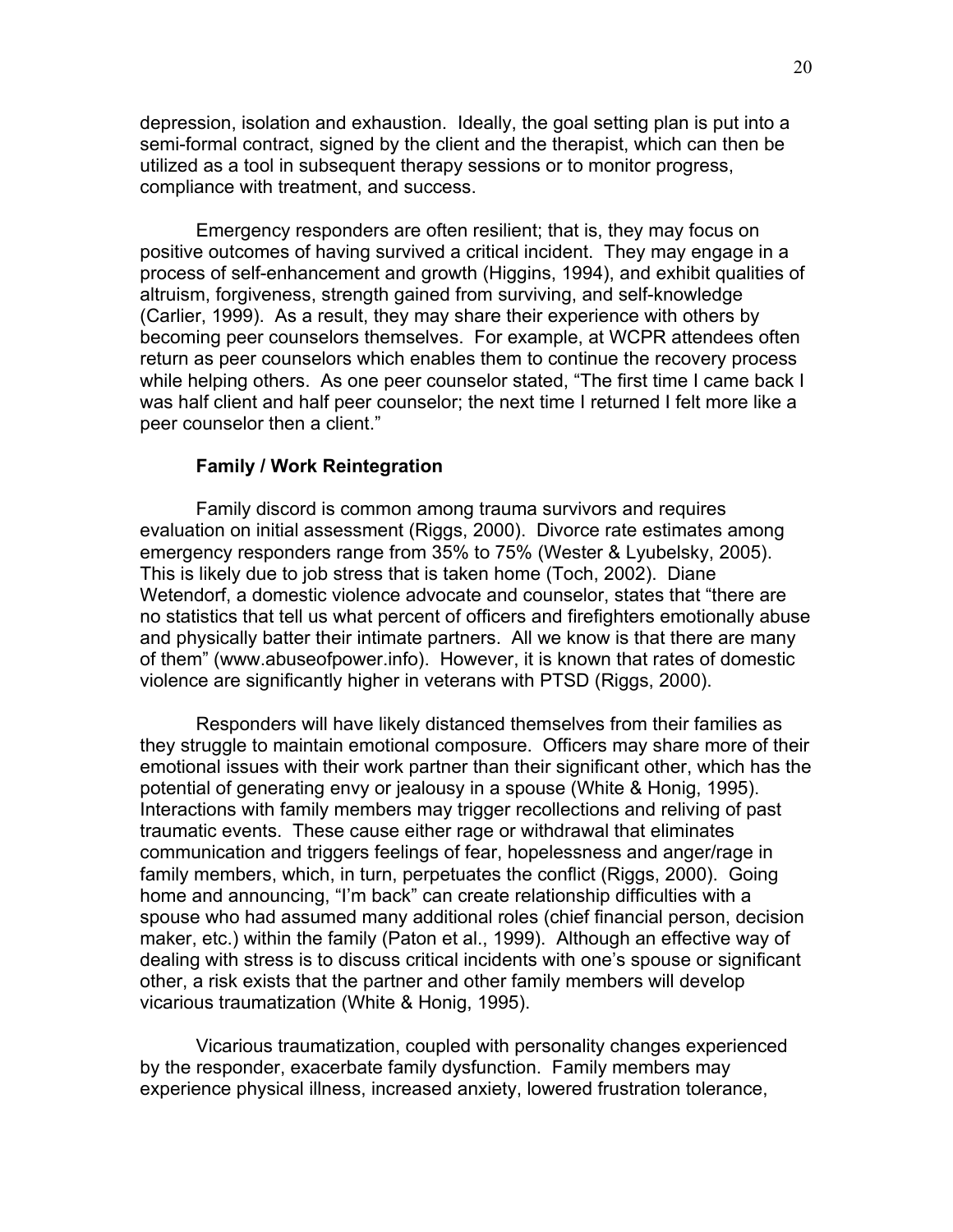depression, and symptoms associated with PTSD as a result of vicarious traumatization (White & Honig, 1995). Failure to resolve family issues may result in "permanent, and often maladaptive, adaptations" (Paton et al., 1999, p. 84). This is where the clinician can help with a renegotiation of the relationship contract. The goal is to improve family functioning, measured by reduction in conflict and increased communication (Riggs, 2000).

Additionally, responders may face stigma when they return to work after a stress leave. It may be necessary for the clinician to predict this, and to discuss issues of shame, fear, and worry. Alternatively, simply leaving the job will not alleviate symptoms. In fact, separation from police duties increases vulnerability to PTSD (Paton et al., 1999).

### **Administrative / Personal Betrayal**

Although there are many events that can be the cause of the responders' current psychological distress, there are often times that responder's symptoms are charged by previous issues of abandonment and rejection. The earlier, unresolved issues can be activated by current events that include *Administrative/Personal Betrayal*. The authors cannot over-emphasize the damage caused by this phenomenon. Gilmartin (2002) observed that "minor dissatisfaction with the organization or agency can become all-consuming anger, hostility, and open hatred toward" management (p. 5). It is important for the clinician to not solely focus on the critical incident but to provide time for the responder to discuss issues of administrative or personal betrayal and to look for ways that current issues connect to previous ones.

 Many responders believe the oft-spoken phrase "We are a police (or fire) family." As in an idealized family, responders expect to be treated with care when they experience distress. For example, a study of New Zealand emergency responders revealed that organizational stressors predicted levels of job satisfaction more than did levels of trauma (Brough, 2004). However, at times, responders' experiences do not meet this expectation. Obsessing about administrative or personal betrayal relinquishes personal control, focusing on a situation over which the responder has no control. This can result in the responder thinking of himself or herself as a victim, which, in turn, leads to a sense of entitlement and relinquishes further control. "The victim, however, forgets loyalty and integrity and begins viewing the world as loyalty versus integrity" (Gilmartin, 2002, p. 109).

Failure to identify the earlier traumatic incident may inhibit recovery from the current event. As an example, one WCPR attendee who presented with a highly traumatic event which he successfully debriefed; however, he did not experience significant symptom reduction until he was able to connect his current symptoms to an event that occurred when he was a teenager: As he was about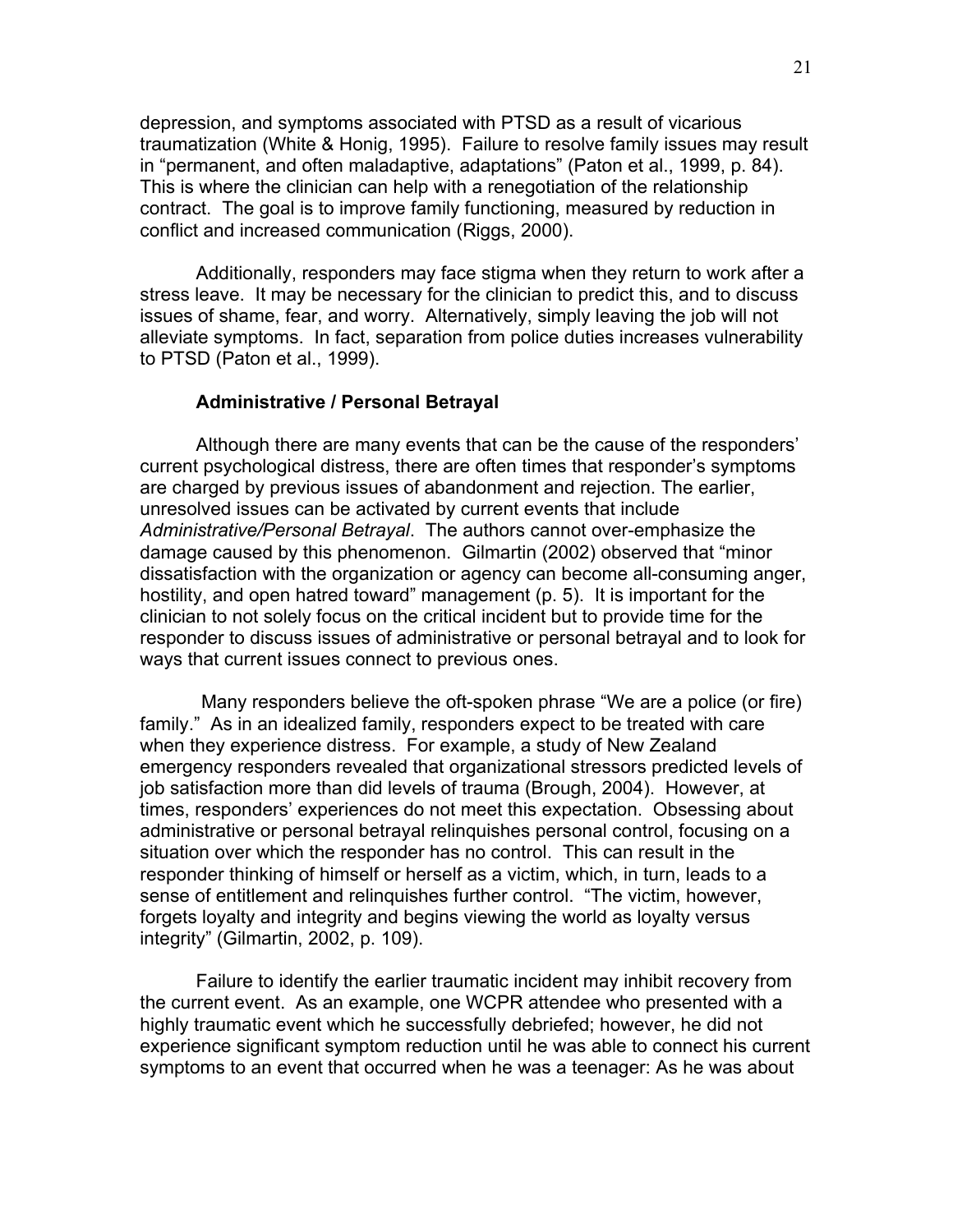to leave for college, his father told him, "Well I hope this makes a man out of you, heaven knows I've tried and failed."

Examples of some questions utilized at WCPR are:

- Have you ever felt (somatic and emotional) this way before?
- Is it possible the way you are reacting today is connected to something from your past?
- What strategies did you use to cope with the previous event?
- Would these strategies work for you today?
	- o If Yes
		- What keeps you from utilizing them today
	- o If No
		- **Why wouldn't they work?**

## **Eye Movement Desensitization and Reprocessing (EMDR)**

Research on the use of Eye Movement Desensitization and Reprocessing (EMDR) to treat individuals who have been involved in traumatic incidents has been significant and its efficacy has been widely recognized (Parnell, 1997). EMDR is a therapeutic technique that quickly uncovers critical information. This information enables the responder to replace negative beliefs with more realistic perspectives (Figley, 1999; Shapiro, 2001). Although some researchers have found that exposure therapy may be superior or as effective as EMDR (Asmundson et al., 2004), other studies have shown both short-term as well as long-term benefits (Davidson & Parker, 2001). For example, Wilson, Becker and Tinker (1995a, b) found that initial benefits from using EMDR were sustained over a 15-month period.

Studies show that both those diagnosed with PTSD and those without the diagnosis received initial and long-term benefits from EMDR treatment. A relatively small number of EMDR sessions resulted in substantial benefits that were maintained over six months (Marcus, Marquis, & Sakai, 2004). Even stronger evidence involving benefits received from EMDR was found for people who have had single traumatic events, people who have not benefited from traditional psychotherapy, inpatient veterans, and substance abusers (Chemtob, Tolin, van der Kolk, & Pitman, 2000).

In the final stages of the WCPR program, attendees meet individually with psychotherapists. Over 90% of the time, EMDR is used as a treatment tool. The authors have had considerable success using this technique, due largely to the work that the responder completed in the debriefing and through other psychoeducational components. Responders are asked to imagine scenes in the future in which they are functioning effectively and are proud of their performance (Davis, 2002). Research is currently being conducted that will detail the treatment effects that have been observed anecdotally.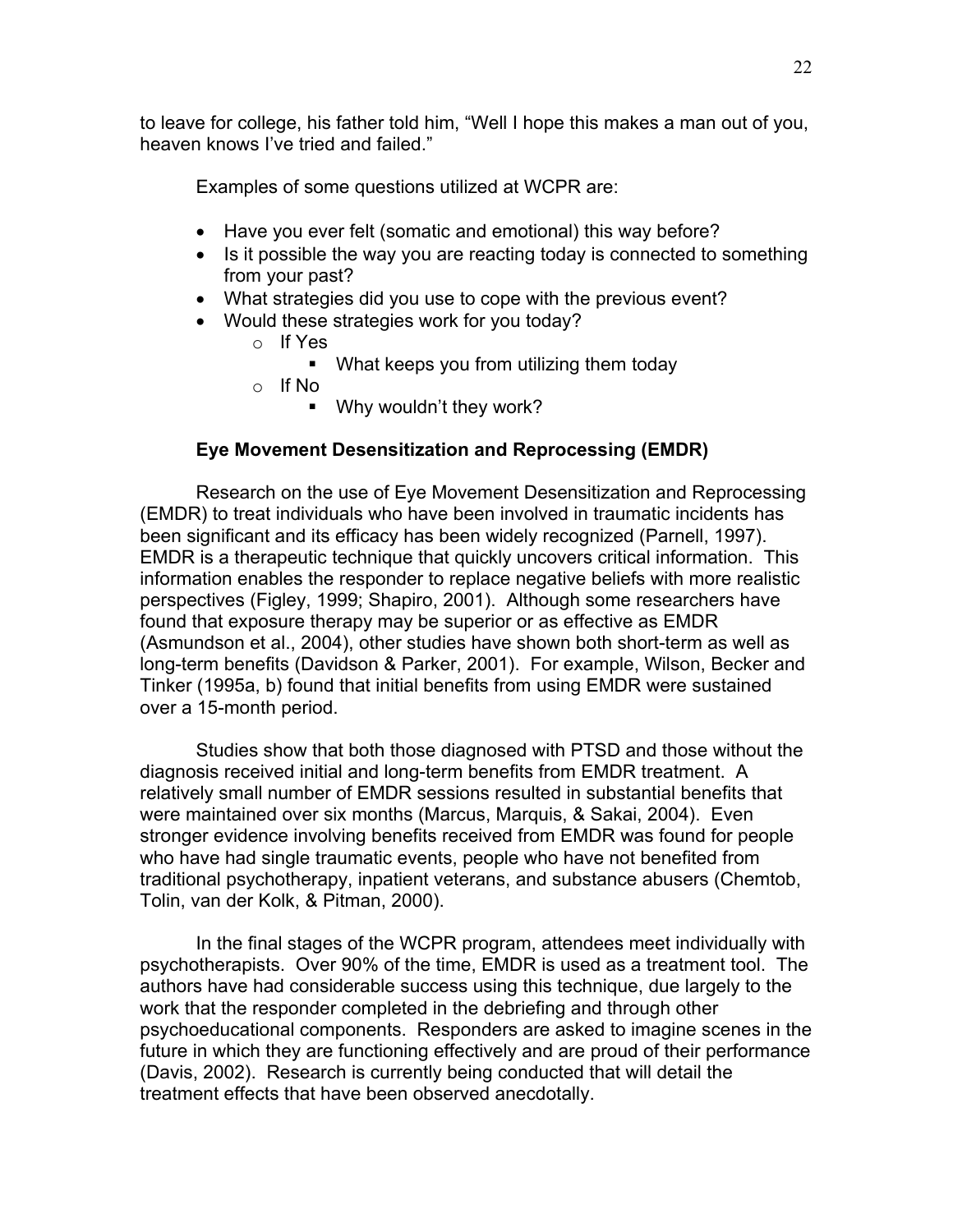#### **Countertransference and Parallel Process**

 Clinicians who work with emergency responders may encounter personal or countertransference issues. The nature of the work may evoke violent fantasies, thoughts of death, feelings of abandonment, helplessness or degradation, or other symptoms such as exhaustion, increased use of alcohol, headaches, feeling tense, difficulty concentrating, stomach aches, changes in sleep patterns, nightmares, and increased demands on family and friends (Talbot et al., 1992). It is important to not deal with these issues with the responder or at the group level; rather, the therapist may need to obtain outside resources to help resolve these issues. Clinicians work in pairs to be able to debrief and support each other (Talbot et al., 1992). However, even psychologists with years of experience have found that the stress was significant. Wester and Lyubelsky (2005) recommend that "psychologists need to develop and implement methods of overcoming professional as well as socialized barriers to the provision of psychological services" (p. 56).

*Parallel process* is a dynamic that may occur when clinicians supervise other therapists or act as group leaders/facilitators. Parallel process is typically defined as the replication of treatment obstacles and challenges (that occur between the therapist and the patient in clinical sessions) in supervision (between the therapist and the supervisor). For example, groups that have not achieved cohesion may leave the leader feeling isolated and increase the probability that a parallel process will occur. Staff at WCPR's modified debriefing process include clinicians, peer counselors and a chaplain. On occasion, staff meetings may generate issues that are similar to the issues being enacted in group sessions. The authors have found it very important discuss parallel process issues with peer counselors throughout the retreat. All WCPR staff (peers, clinicians and chaplains) participate in a "debrief the debriefiers" meeting after each session to help identify countertranference and discuss parallel process issues.

### **Discussion**

ERES is a cluster of symptoms that the authors have observed in their work with emergency responders. Presenting a framework to understand their symptoms in a culturally-acceptable context is a first step toward engaging the responder in treatment. Additional resources may be needed to address the unique issues presented by emergency responders (for listings of organizations, websites, books, and videos see Gilmartin, 2002; Kates, 1999; Kirschman, 1997; Kirschman, 2004). Responders involved in critical incidents are required to make extraordinary adjustments (Bohl, 1995). However, the number and severity of symptoms that develop should not be defined in terms of the event itself, but rather by the degree to which the individual personalizes the event that makes it significant.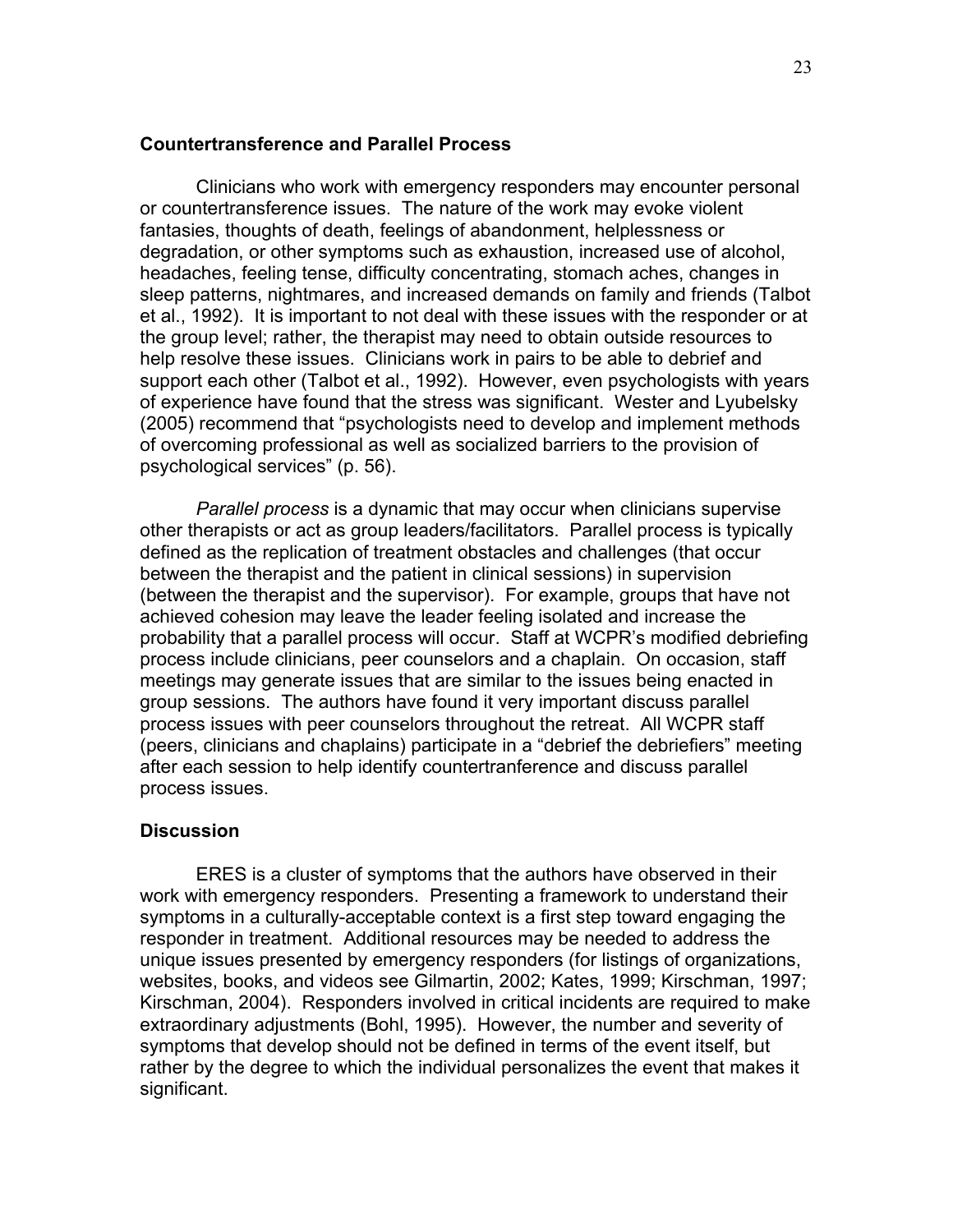It is hoped that clinicians will find this article useful in their work and that it will enable them to recognize the signs and symptoms of work-related stress in their clients. The authors also hope that the interventions described here will help responders return to work better prepared to deal with such incidents.

Administrators need to be educated regarding the cost of traumatic stress. For example, in addition to the personal toll that is taken, there may be increased rates of accidents, absenteeism, stress-related workers compensation claims, premature retirement, and decreased rates of productivity (White & Honig, 1995). "The agency can significantly impact the law enforcement family by creating family-friendly policies and by offering psychological assistance such as critical incident debriefings that take spouses into consideration … [As a result,] the department can have a real and measurable impact on peace officer work performance" (White & Honig, 1995, p. 204).

### **Conclusion**

Additional research is needed to further develop effective treatments for emergency responders who have been involved in a critical incident. Specifically, additional confirmation and statistical support of the WCPR treatment model would be helpful. Factor analysis of each program element would provide useful information, as would development of the theoretical underpinnings of ERES. Although gains may be immediately realized in terms of symptom reduction, they may not be permanent. Analysis of long-term gains, maintenance of progress made and relapse prevention should be completed. Lastly, it will also be important to measure changes in relationships and quality of life.

#### **REFERENCES:**

Albeck, J. H. (1994). Intergenerational Consequences of Trauma: Reframing Traps. In Treatment Theory- -A Second Generation Perspective. In Sommer, J. & William, M. (Eds.), (pp 106-126) Handbook of posttraumatic therapy. Westport, CT: Greenwood Press.

Alexander, C. (1999). Police psychological burnout and trauma. In J. Violanti and D. Paton (Eds.), Police trauma: Psychological aftermath of civilian combat (pp. 37-53), Springfield, IL: Charles C. Thomas.

American Psychiatric Association. (2000). Diagnostic and statistical manual of mental disorders (4th ed., text revision). Washington, DC:

Amir, N., Stafford, L., Freshman, MS., & Foa, E.B. (1998). Relationship between trauma narratives and trauma pathology. Journal of Traumatic Stress, 11 (2), 385-393.

Anderson, W., Swenson, D., & Clay, D. (1995). Stress management for law enforcement officers. NJ: Prentice Hall.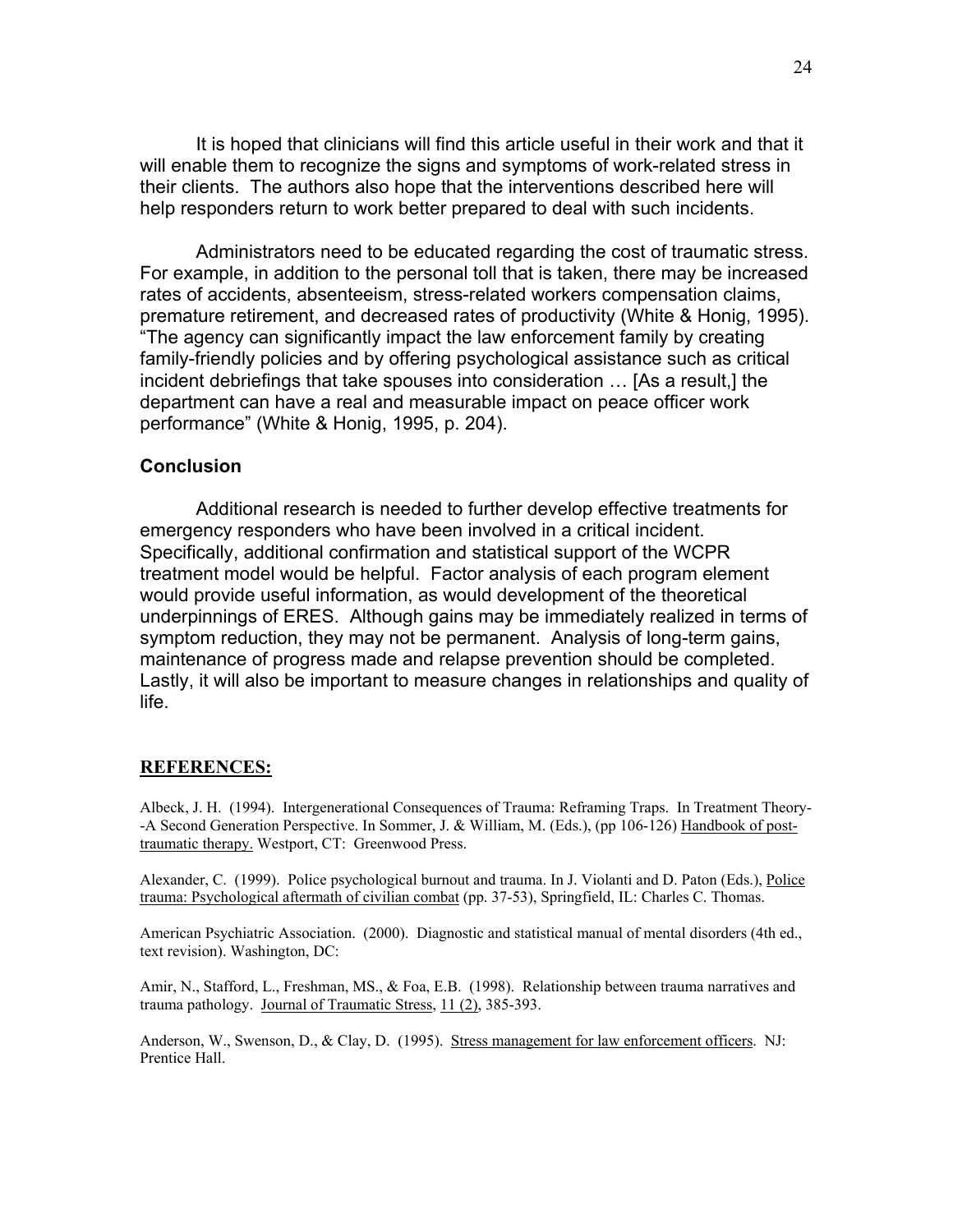Asmundson, G. J. G., Stapleton, J. A., & Taylor, S. (2004). Are avoidance and numbing distinct PTSD symptom clusters? Journal of Traumatic Stress, 17 (6), 467-475.

Benner, A. (2002). Cop Docs. Psychology Today Nov/Dec2000, Vol. 33 Issue 6, p36, 4p, 1c

Beutler, Nussbaum, & Meredith. (1988). Changing personality patterns of police officers. Professional Psychology: Research and Practice. Vol. 19 (5), 503-507.

Bisson, J. I., McFarlane, A. C., & Rose, S. (2000). Psychological debriefing. In E. F. Foa, T. M. Keane, & M. J. Friedman (Eds.) Effective treatments for PTSD (pp. 39-59, 317-319). New York: Guilford.

Bohanek, Fivush, & Walker. (2005). Memories of positive and negative emotional events**.** Applied Cognitive Psychology, Vol. 19(1), 51-66.

Bohl, N. (1995). Professionally administered critical incident debriefing for police officers. In M. I. Kurke, & E. M. Scrivner (Eds.), Police psychology into the  $21<sup>st</sup>$  century (pp. 169-188). Hillsdale, NJ: Erlbaum.

Breslau, N. (2002). Epidemiologic studies of trauma, posttraumatic stress disorder, and other psychiatric disorders. Canadian Journal of Psychiatry, 41 (10), 923-929.

Briere, J. (1992). Child abuse trauma: Theory and treatment of the lasting effects. Thousand Oaks, CA. Sage Publications.

Briere, J., Weathers, F. W., & Runtz, M. (2005). Is dissociation a multidimensional construct? Data from the multiscale dissociation inventory. Journal of Traumatic Stress, 18 (3), 221-231.

Brough, P. (2004). Comparing the influence of traumatic and organizational stressors on the psychological health of police, fire, and ambulance officers. International Journal of Stress Management, 11 (3), 227-244.

Brown, J. (2003). Generalization of the negativity effects to self-attributions**.** Psychological Reports. Vol. 93(2), 638-640.

Brown, J. M., & Campbell, E. A. (1994). Stress and policing. Chichester, England: John Wiley & Sons.

Cameron, J. (2004). Police officers' reactions to a traumatic event. Dissertation Abstracts International. Vol. 64(11-A), 2004. pp. 4116.

Cardena, E., Maldonado, J., van der Hart, O., & Spiegel, D. (2000). Hypnosis. In E. F. Foa, T. M. Keane, & M. J. Friedman (Eds.) Effective treatments for PTSD (pp. 247-279, 351-353). New York: Guilford.

Carlier, I. (1999). Finding meaning in police traumas. In J. Violanti and D. Paton (Eds.), Police trauma: Psychological aftermath of civilian combat (pp. 37-53). Springfield, IL: Charles C. Thomas.

Chemtob, C. M., Tolin, D. F., van der Kolk, B. A., & Pitman, R. K. (2000). Eye movement desensitization and reprocessing. In E. F. Foa, T. M. Keane, & M. J. Friedman (Eds.) Effective treatments for PTSD (pp. 139-154, 333-335). New York: Guilford.

Clark, M., & Friedman, D. (1992). Pulling together: building a community debriefing team. Journal of Psychosocial Nursing, 30 (7), 27-32.

Comille, T. Q., & Meyers, T. W. (1999). Secondary traumatic stress among child protective service workers: Prevalence, severity and predictive factors. Traumatology, 5 (1), Article 2. (pp. 1-17)

Creamer, M., and Forbes, D. (2004). Treatment of Posttraumatic Stress Disorder in Military and Veteran Populations. Psychotherapy: Theory, Research, Practice, Training, Vol. 41, No. 4, 388–398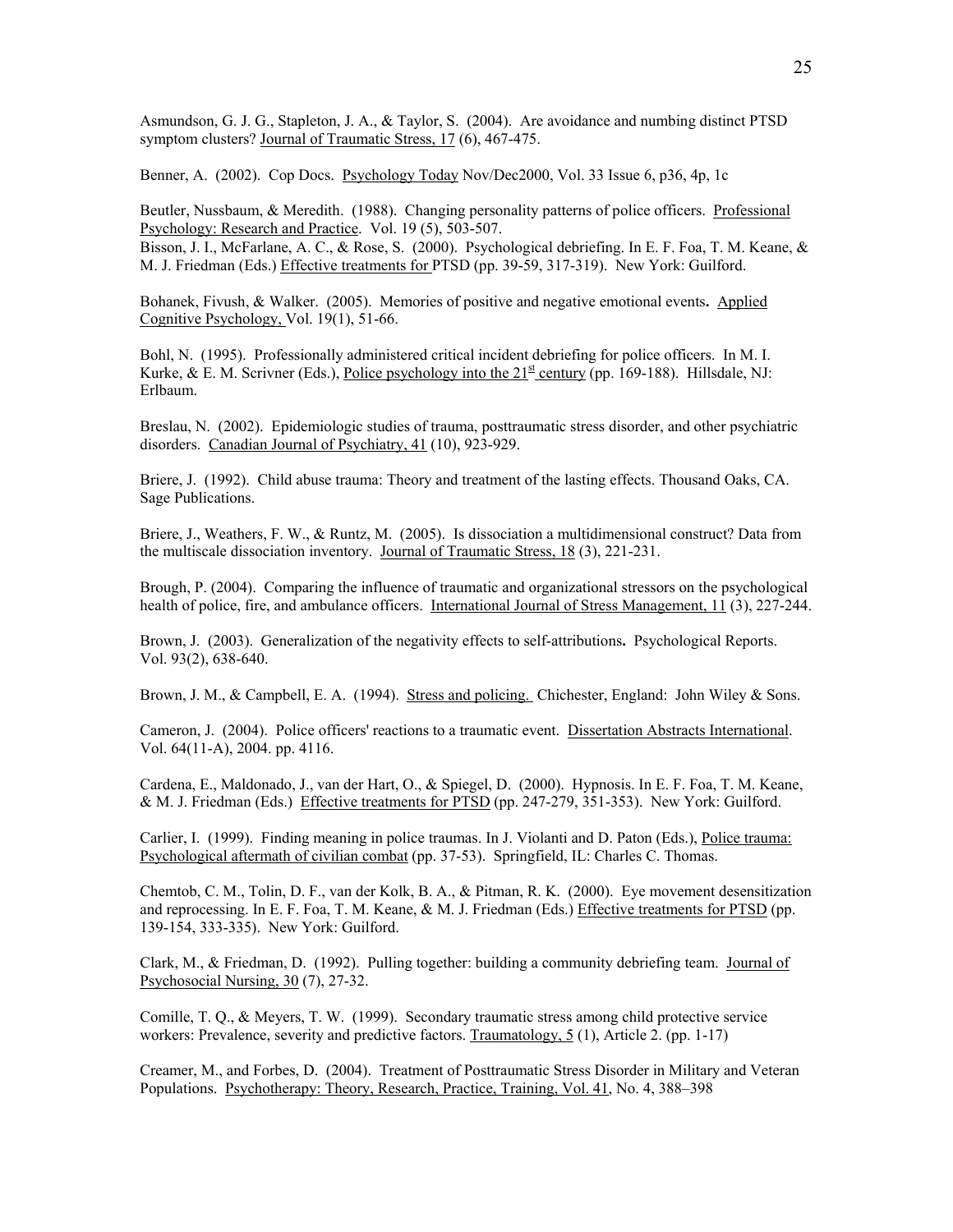Davidson, P. R., & Parker, K. C. H. (2001). Eye movement desensitization and reprocessing (EMDR): A meta-analysis. Journal of Consulting and Clinical Psychology, 69 (2), 305-316.

Davis, N. (2002). The use of multi-sensory trauma processing to treat post-traumatic stress disorder in law enforcement officers. In C. R. Figley (Ed.) Brief Treatments for the Traumatized, (pp. 174-206). Westport, CT: Greenwood Press.

Dietrich, A. M. (2002). Active ingredients in trauma-focused brief treatments. In C. R. Figley (Ed.) Brief Treatments for the Traumatized, (pp. 29-56). Westport, CT: Greenwood Press.

Duggan, H. (2003). Personal Conversation. San Francisco, CA

Eidelson, R., and Eidelson J. (2003). Dangerous ideas, five beliefs that propel groups toward conflict. American Psychologist. Volume 58 (3), 182-192. Washington, DC.

Erdelyi, M. H. (1990). Repression, reconstruction, and defense: History and integration of the psychoanalytic and experimental frameworks. In J. E. Singer (Ed.), Repression and Dissociation (pp. 1- 31). Chicago: The University of Chicago Press.

Evans, B.J., Coman, G., Stanley, R.O. & Burrows, G.D. (1993). Police officers coping strategies: an Australian police survey. Stress Medicine, 9, 237-246.

Everly, G. S. Jr. (1993a). Neurophysiological considerations in the treatment of posttraumatic stress disorder. In F. M. Ochberg (Ed.), Post-traumatic therapy and victims of violence Volume 9 (4), (pp. 25- 38). New York: Brunner/Mazel.

Everly, G. S. Jr. (1993b). Psychotraumatology: A two-factor formulation of posttraumatic stress. Integrative Physiological and Behavioral Science, July- September, 28, 270-278.

Everly, G.S. (1994). Familial psychotraumatology: An analysis of the impact of traumatic stress upon the law enforcement family via destruction of the familial weltanschauung. In J.Y. Reese, & E. Scrivner, E. (Eds.), Law Enforcement Families (pp. 177-184). Washington, DC: US Government Printing Office.

Everly, G.S. (1995). An integrative two-factor model of post-traumatic stress. In Everly, G.S. (Ed.), Psychotraumatology: Key papers and core concepts in post traumatic stress (pp. 27-47). New York: Plenum Press

Everly, G.S., & Mitchell J.T. (1997). Critical incident stress management. Ellicott City, MD: Chevron Publishing Corporation.

Federal Bureau of Investigation. (1996). Critical incident stress in law enforcement, Law Enforcement Bulletin, February. Vol 62, (pp. 10-17)

Figley, C. R. (1999). Police compassion fatigue (PCF): Theory, research, assessment, treatment, and prevention. In J. Violanti and D. Paton (Eds.), Police trauma: Psychological aftermath of civilian combat (pp. 37-53), Springfield, IL: Charles C. Thomas.

Finn, P., & Tomz, J. (1998). Using peer supporters to help address law enforcement. FBI Law Enforcement Bulletin, Vol. 67 Issue 5, p10, 9p, 1 chart, 5bw

Flack, W. F., Litz, B. T., & Keane, T. M. (1998). Cognitive–behavioral treatment of war-zone-related posttraumatic stress disorder: A flexible, hierarchical approach. In V. M. Follote, J. I. Ruzek, & F. R. Abueg (Eds.), Cognitive–behavioral therapies for trauma (pp. 77–99). New York: Guilford Press.

Foa, E. B., Keane, T. M., & Friedman, M. J. (2000). Introduction. In E. F. Foa, T. M. Keane, & M. J. Friedman (Eds.) Effective treatments for PTSD (pp. 1-17). New York: Guilford.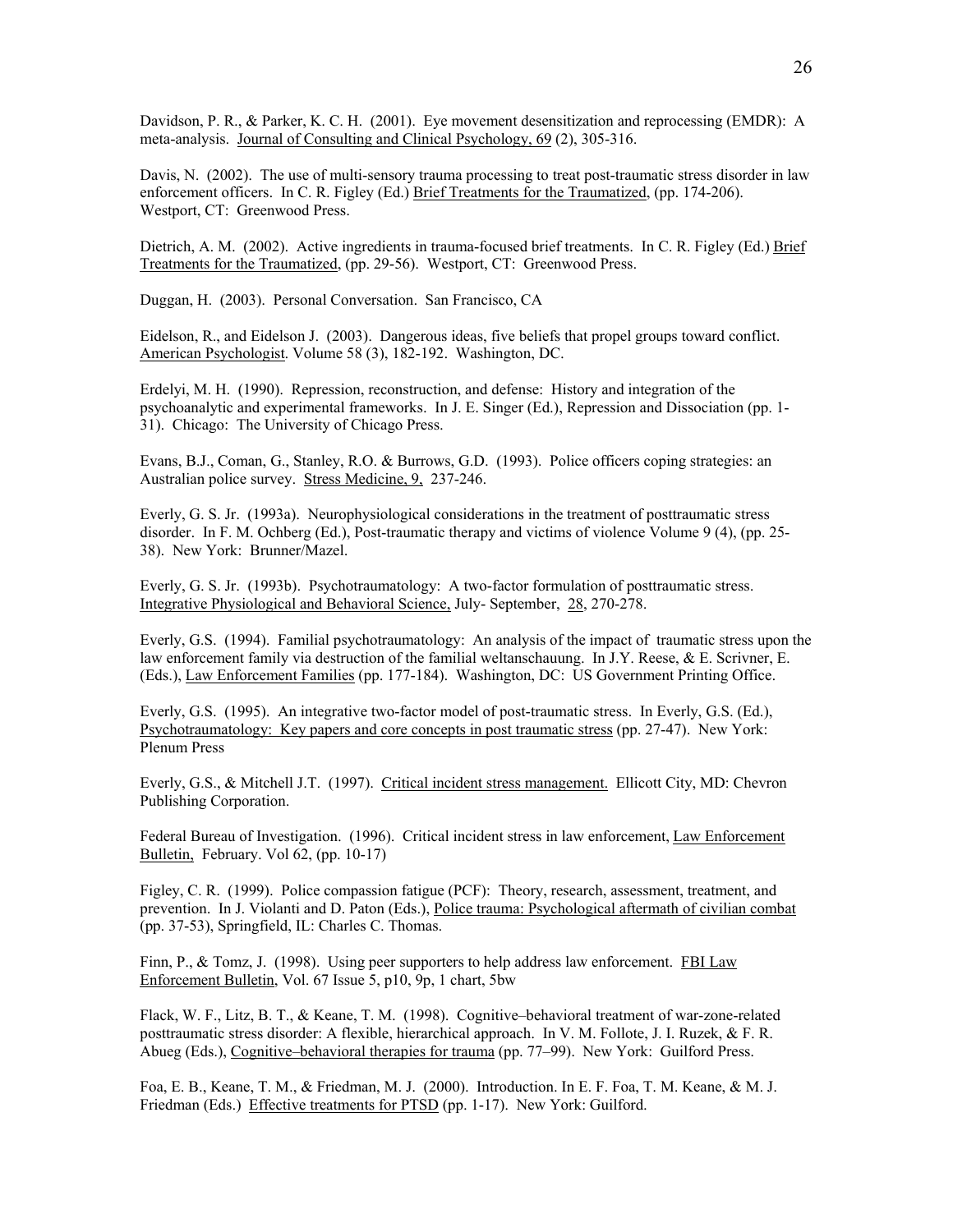Ford, J. (1999). Disorders of extreme stress following war-zone military trauma: Associated features of posttraumatic stress disorder or comorbid but distinct syndromes? Journal of Counseling and Clinical Psychology, Vol. 67 No 1,3-12

Foy, D. W., Glynn, S. M., Schnurr, P. P., Jankowski, M. K., Wattenberg, M. S., Weiss, D. S., Marmar, C. R., & Gusman, F. D. (2000). Group therapy. In E. F. Foa, T. M. Keane, & M. J. Friedman (Eds.) Effective treatments for PTSD (pp. 155-175, 336-338). New York: Guilford.

Freedman, J., & Combs, G. (1996). Narrative Therapy. The social construction of reality. New York, N.Y.: W.W. Norton Company.

Furr, R., & Funder, D. (1998). A multimodal analysis of personal negativity. Journal of Personality and Social Psychology, Vol. 74, No. 6, 1580-1591

Garrison, W.E . (1990). In modeling inoculation training for traumatic incident exposure. In J.T. Reese, J.M. Horn, & C. Dunning (Eds.), Critical incidents in policing, (pp. 107-117). Washington, DC: US Government Printing Office.

Gilmartin, K. (2002). Emotional survival for law enforcement. Tucson, AZ: E-S Press.

Goldfarb, D. A. (1998). In search of the silly thought: An addition to the debriefing process. The Police Chief, (October, 1998). www.Heavybadge.com/silly.htm, accessed 11/05

Hackett, D., & Violanti, J. (2003). Police suicide: Tactics for prevention. Springfield, IL: Charles C, Thomas.

Harris, C.J. (1995). Sensory based therapy for crisis counselors. In C. Figley, (Ed.), Compassion fatigue: Coping with secondary traumatic stress, (pp. 101-114). New York: Brunner Mazel.

Higgins, G. O. (1994). Resilient adults: Overcoming a cruel past. San Francisco: Jossey-Bass.

Hoge, C. W., Castro, C. A., Messer, S. C., McGurk, D., Cotting, D. I., & Koffman, R. L. (2004). Combat duty in Iraq and Afghanistan, mental health problems, and barriers to care. New England Journal of Medicine, 351 (1), pp. 13-22.

Horowitz, M. J. (1994, July). Does repression exist? Yes. Harvard Mental Health Letter, Vol 11(1) (pp. 4-6).

Howe, M. L., Courage, M. L., & Peterson, C. (1994). How can I remember when "I" wasn't there: Longterm retention of traumatic experiences and emergence of the cognitive self. Consciousness and Cognition, 3 (3/4), 327-355.

Janoff-Bulman, R. (1985). The aftermath of victimization; Rebuilding shattered assumptions. In C.R. Figley, (Ed.). Trauma and Its Wake: The Study and Treatment of Post Traumatic Stress Disorder, (pp. 15- 35). New York: Brunner/Mazel.

Jones, J. W. (1995). Counseling issues and police diversity, In M. I. Kurke & E. M. Schrivener (Eds.), Police psychology into the  $21^{\underline{st}}$  century (pp. 207-254). Hillsdale, NJ: Erlbaum.

Kaplan-Solms, K., & Solms, M. (2002). Clinical studies in neuro-psychoanalysis. New York: Other Press.

Kates, A. R. (1999). Cop shock: Surviving posttraumatic stress (PTSD). Tucson, AZ: Hulbrook Street Press.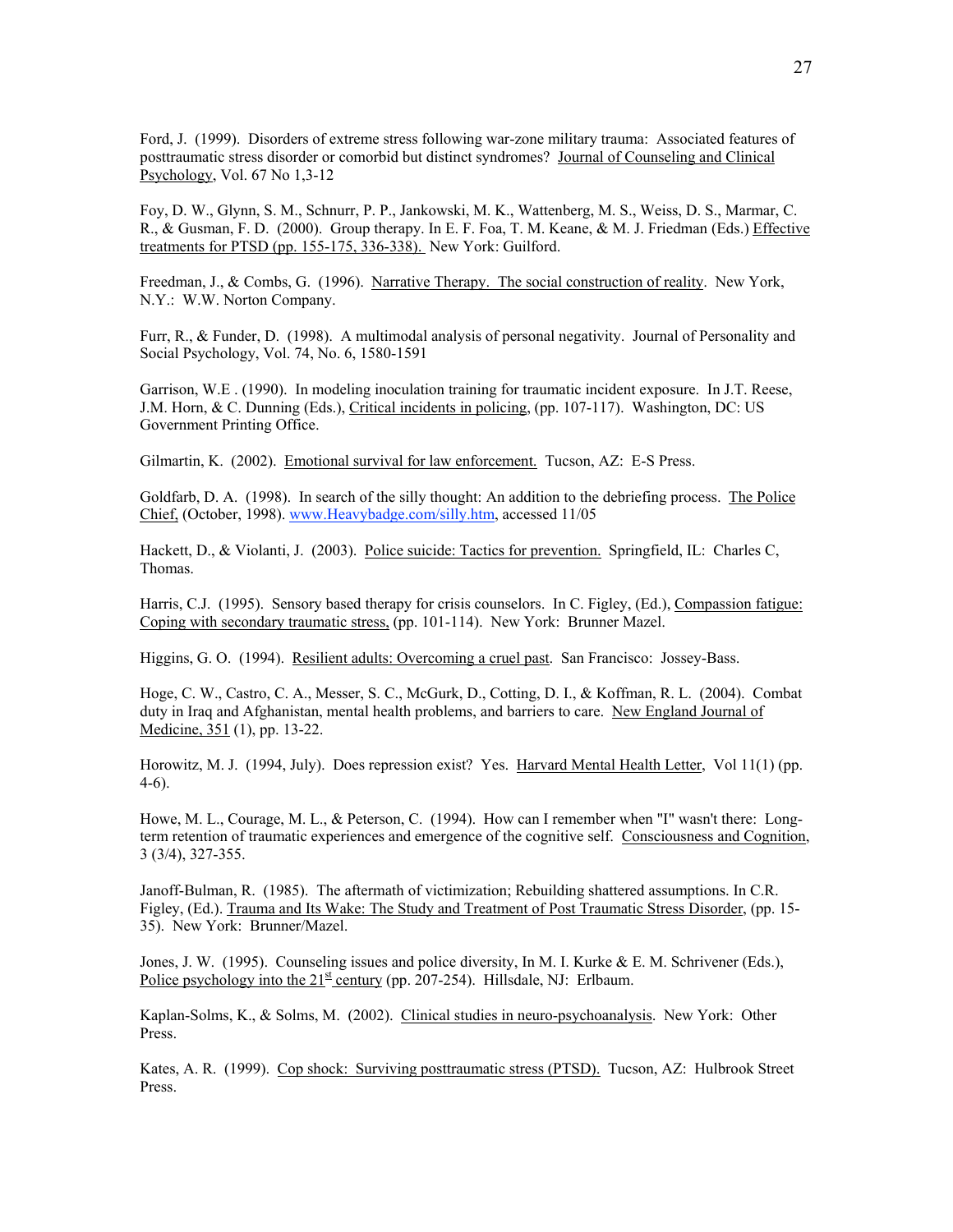Kirschman, E. (1997). I love a cop: What police families need to know*.* New York: Guilford Press.

Kirschman, E. (2004). I love a fire fighter: What fire families need to know*.* New York: Guilford Press.

Kopel, H., & Friedman, M. (1997). Posttraumatic symptoms in South African police exposed to violence. Journal of Traumatic Stress, Vol. 10 Issue 2, p307, 11p.

Lambert, D., & Barley, M. (2001). Research summary on the therapeutic relationship and psychotherapy outcome. Psychotherapy. Volume 38, Number 4. (pp. 357-361).

Lehman, D., Ellard, J., & Wortman, C. (1982). Social support for the bereaved: Recipients' and providers' perspectives on what is helpful. *Journal of Consulting and Clinical Psychology, 54(4),* 438-446.

Levant, R. F. (1998). Desperately seeking language: Understanding, assessing, and treating normative male alexithymia. In W. S. Pollack & R. F. Levant (Eds.), New psychotherapy for men (pp. 35-56). New York: Wiley.

Levenson, L., & Dwyer, A. (2003). Peer support in law enforcement: Past, present, and future International Journal of Emergency Mental Health, Vol. 5(3), 147-152

Linehan, M. M. (1993). Cognitive-behavioral treatment of borderline personality disorder. New York: Guilford Press.

Litz, B.T. & Weathers, F.W. (1994). The diagnosis and assessment of post-traumatic stress disorder in adults. In M.B. Williams, (Ed.) Handbook of Post Traumatic Therapy, (pp. 19-37). Westport, Conn.: Greenwood Press.

Loo, R. (1999). Police Suicide: The ultimate stress reaction. In J. Violanti and D. Paton (Eds.), Police trauma: Psychological aftermath of civilian combat (pp. 37-53). Springfield, IL: Charles C. Thomas.

Lowery, K., & Stokes, M. A. (2005). Role of peer support and emotional expression on posttraumatic stress disorder in student paramedics. Journal of Traumatic Stress, 18 (2), 171-179

Marcus, S., Marquis, P., & Sakai, C. (2004). Three- and 6-month follow-up of EMDR treatment of PTSD in an HMO setting. International Journal of Stress Management, 11 (3), 195-208.

Marra, T. (2005). Dialectical behavior therapy in private practice. Oakland, CA: New Harbinger.

McCunn, L. & Pearlman, L.A. (1990). Vicarious traumatization: A framework for understanding the psychological effects of working with victims. Journal of Traumatic Stress, 3 (1), 131-149.

McFarlane, A. C. (1988). The phenomenology of posttraumatic stress disorders following a natural disaster. Journal of Nervous and Mental Disease, 176, 22-29.

McFarlane, A. C. (1989). The aetiology of post-traumatic morbidity: Predisposing, precipitating and perpetuating factors. British Journal of Psychiatry, 154, 221-228.

Meyer, T. (2001). An investigation of attitudes and beliefs about mental health services and service utilization within a law enforcement population. Dissertation Abstract International. Spaulding University Vol. 61(7-B), Feb 2001. pp. 3852.

Mitchell, J.T. (1990). Law enforcement applications of critical incident stress teams. In J.T. Reese, J.M. Horn, & C. Dunning (Eds.), Critical incidents in policing, (pp. 201-212). Washington DC: US Government Printing Office.

Mitchell, J., & Bray, G. (1990). Emergency services stress: Guidelines for preserving the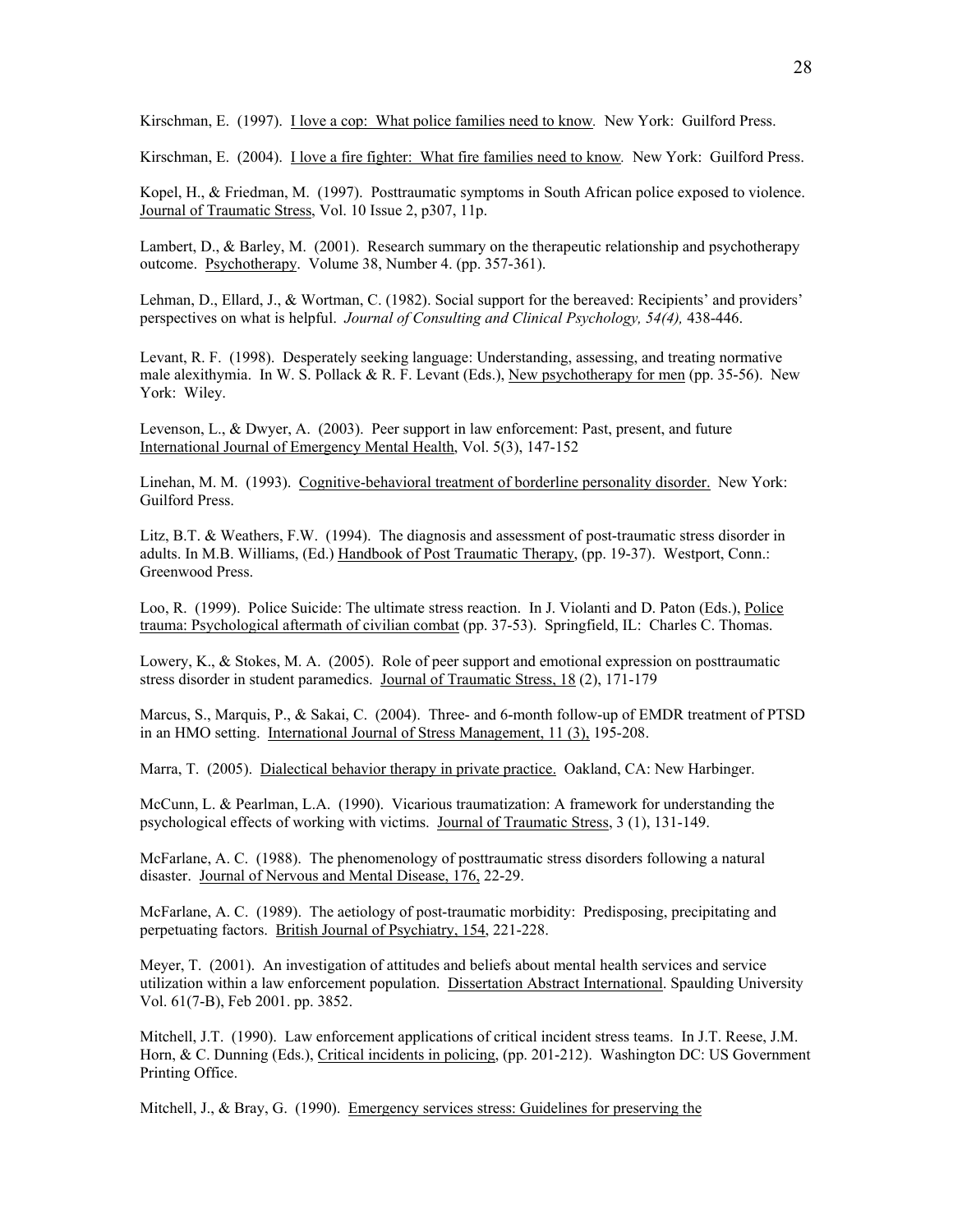health and careers of emergency services personnel. Englewood Cliffs, N.J.: Prentice Hall.

Mitchell, J., & Everly, G. (1997). Critical incident stress debriefing: An operational manual for CISD, defusing and other group crisis intervention services. Ellicott City, Maryland: Chevron Publishing.

Moffitt, K. (1994). Depression and memory narrative type. Journal of Abnormal Psychology, Vol. 103 (3), pp. 581-583.

National Institute of Justice. (1999). At a glance: Recent research findings. National Institute of Justice Journal, 27.241 (pp. 26-28).

Neuner, F., Schauer, M., Klaschik, C., Karunakara, U., & Elbert, T. (2004). A comparison of narrative exposure therapy, supportive counseling, and psychoeducation for treating posttraumatic stress disorder in an African refugee settlement. Journal of Consulting and Clinical Psychology, 72 (4), pp. 579-587.

Parnell, L. (1997). Transforming trauma: EMDR. New York: W. W. Norton & Co.

Paton, D., Violanti, J., & Schmuckler, E. (1999). Chronic exposure to risk and trauma: Addiction and separation issues in police officers. In J. Violanti and D. Paton (Eds.), Police trauma: Psychological aftermath of civilian combat (pp. 37-53). Springfield, IL: Charles C. Thomas.

Peeters, M., Montgomery, A., Bakker, A., & Schaufeli, W. (2005). Balancing work and home: How job and home demands are related to burnout. International Journal of Stress Management, 12(1), 43-61.

Progrebin, M. R., & Poole, E. D. (1991). Police and tragic events: The management of emotions. Journal of Criminal Justice, 19, 395-403.

Pulley, S. (2005). Critical incident stress management. http://www.emedicine.com/emerg/topic826.htm.

Regehr, C, & Hill, J. A. (2002). Crisis debriefings for emergency service workers. In C. R. Figley (Ed.) Brief Treatments for the Traumatized, (pp. 292-305). Westport, CT: Greenwood Press.

Riggs, D. S. (2000). Marital and family therapy. In E. F. Foa, T. M. Keane, & M. J. Friedman (Eds.) Effective treatments for PTSD, (pp. 280-301, 354-355). New York: Guilford.

Roemer, L., Harrington, N. T., & Riggs, D. (2002). Behavioral/cognitive approaches to post-traumatic stress: Theory-driven, empirically based therapy. In C. R. Figley (Ed.) Brief Treatments for the Traumatized (pp. 59-80). Westport, CT: Greenwood Press.

Rothbaum, B. O., Meadows, E. A., Resick, R., & Foy, D. W. (2000). Cognitive-behavioral therapy. In E. F. Foa, T. M. Keane, & M. J. Friedman (Eds.) Effective treatments for PTSD, (pp. 60-83, 320-325). New York: Guilford.

Rudoffosi, Daniel. (2003). Personal communication. San Francisco, CA

Ryan, A.H. & Brewster, M.E. (1994). PTSD and related symptoms in traumatized police officers and their spouse/mates. In J.T. Reese, & E. Scrivner, (Eds.). Law Enforcement Families, (pp. 217-226). Washington DC: FBI.

Scrivner, E. M., & Kurke, M. I. (1995). Police psychology at the dawn of the 21<sup>st</sup> century. In M. I. Kurke, & E. M. Scrivner (Eds.), Police psychology into the  $21^{st}$  century (pp. 3-30). Hillsdale, NJ: Erlbaum.

Shapiro, F. (2001). Eye movement desensitization and reprocessing: Basic principles, protocols, and procedures,  $2^{nd}$  ed. New York: Guilford Press.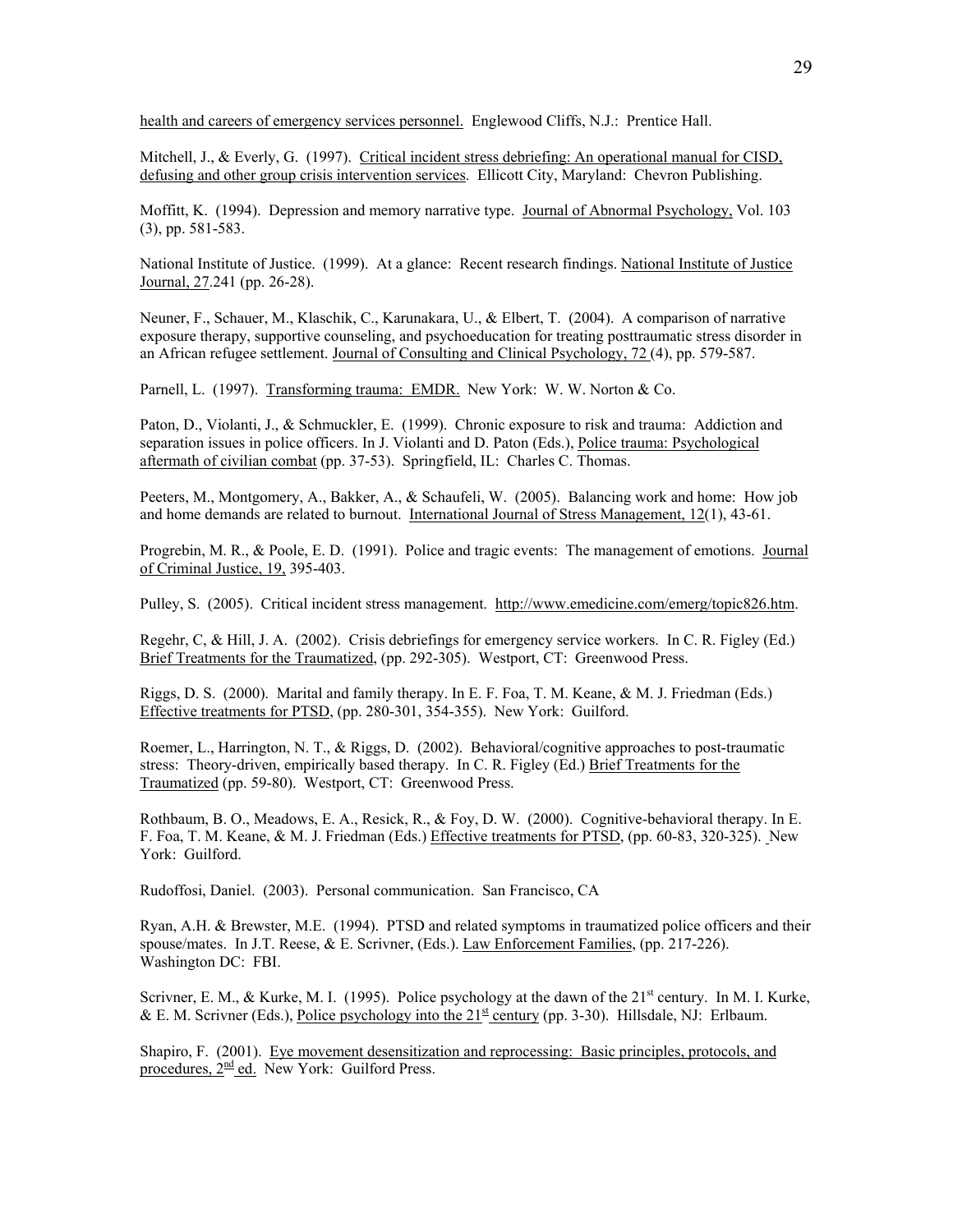Shusman, E.J., Inwald, R.E., & Knatz, H.F. (1987). A cross-validation study of police recruit performance as predicted by the IPI and MMPI. Journal of Police Science and Administration, 15, (2), 162-169.

Silva, M.N. (1990). The delivery of mental health services to law enforcement officers. In J.T. Reese, J.M. Horn, & C. Dunning. (Eds.), Critical incidents in policing, (pp. 335-341). Washington, DC: US Government Printing Office.

Solomon, R. (1988). Post-shooting trauma. The Police Chief, October, 40-44.

Stephens, C., Long, N., & Miller, I. (1997). The impact of trauma and social support on posttraumatic stress disorder: A study of New Zealand police officers. Journal of Criminal Justice, 25(4), 303-314.

Talbot, A., Manton, M., & Dunn, P. J. (1992). Debriefing the debriefers: An intervention strategy to assist psychologists after a crisis. Journal of Traumatic Stress, *5* (1), 45-62.

Terr, L. (1988). What happens to early memories of trauma? A study of twenty children under age five at the time of documented trauma events. American Academy of Child and Adolescent Psychiatry, 27(1), 96- 104.

Terr, L. (1991). Childhood traumas: An outline and overview. American Journal of Psychiatry, 148 (1), 10-20.

Terr, L. (1994). Unchained memories: True stories of traumatic memories, lost and found. New York: Basic Books.

Toch, H. (2002). Stress in policing. Washington, DC: American Psychological Association.

Tucker, P., Pferrerbaum, B., Doughty, D. E., Nixon, S. J., Jordon, F. B., & Jones, D. E. (2002). Body handlers after terrorism in Oklahoma City: Predictors of posttraumatic stress and other symptoms. American Journal of Orthopsychiatry, October 2002, 469-475. Vol.72(4)

U. S. Department of Defense. (2005). TriWest educates providers about post-traumatic stress disorder. Tricare Provider News, 4. Issue L (pp. 1-2).

van der Kolk, B. A. (1987). Psychological trauma. Washington, DC: American Psychiatric Press.

van der Kolk, B. A. (1988). The biological response to psychic trauma. In F. M. Ochberg (Ed.), Posttraumatic therapy and victims of violence (pp. 25-38). New York: Brunner/Mazel.

van der Kolk, B. A. (1994). The body keeps the score: Memory and the evolving psychobiology of posttraumatic stress. Harvard Review: Psychiatry, 1 (5), 253-265.

van der Kolk, B. A., & van der Hart, O. (1991). The intrusive past: The flexibility of memory and the engraving of trauma. American Imago, 48 (4), 425-454.

Van Dierendonck, D., Gaarssen, B., & Visser, A. (2005). Burnout prevention through personal growth. International Journal of Stress Management, 12(1), 62-77.

Violanti, J. (1999). Death on duty: Police survivor trauma. In J. Violanti and D. Paton (Eds.), Police trauma: Psychological aftermath of civilian combat (pp. 37-53). Springfield, IL: Charles C. Thomas.

Wastel, C. (2002). Exposure to trauma: The long-term effects of suppressing emotional reactions. Journal of Nervous and Mental Disease. Vol. 190(12), 839-845.

Wester, S., & Lyubelsky, J. (2005). Supporting the thin blue line: Gender-sensitive therapy with male police officers. Professional psychology: Research and Practice, 36, (1), 51-58.